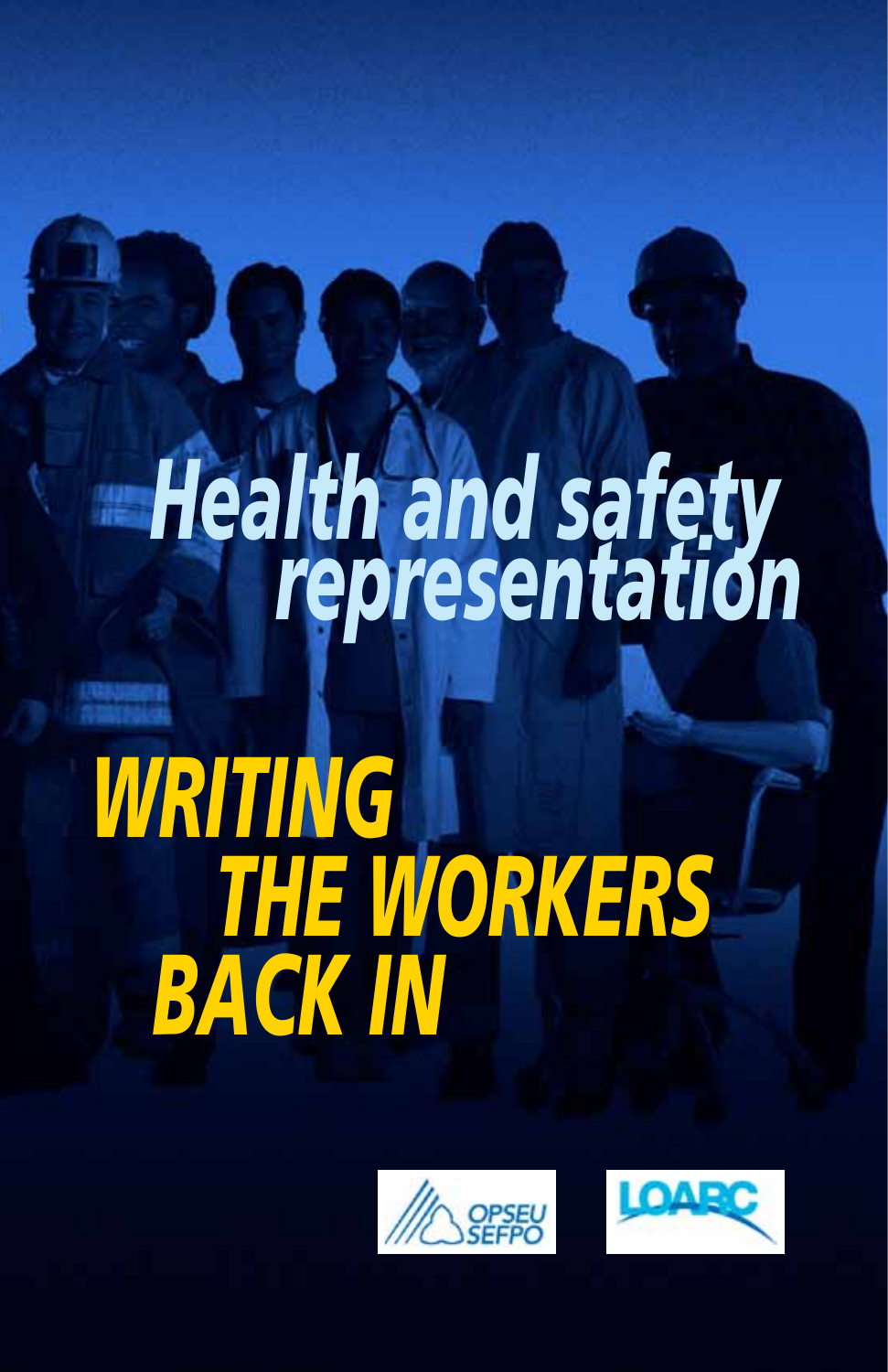

The authors give credit for our title phrase "writing the workers back in" to the 2005 article by Dr. Robert Storey, Director, School of Labour Studies, McMaster University, *Activism and the making of occupational health and safety law in Ontario, 1960s-1980* published in Policy and Practice in Health and Safety 3.1:41-68.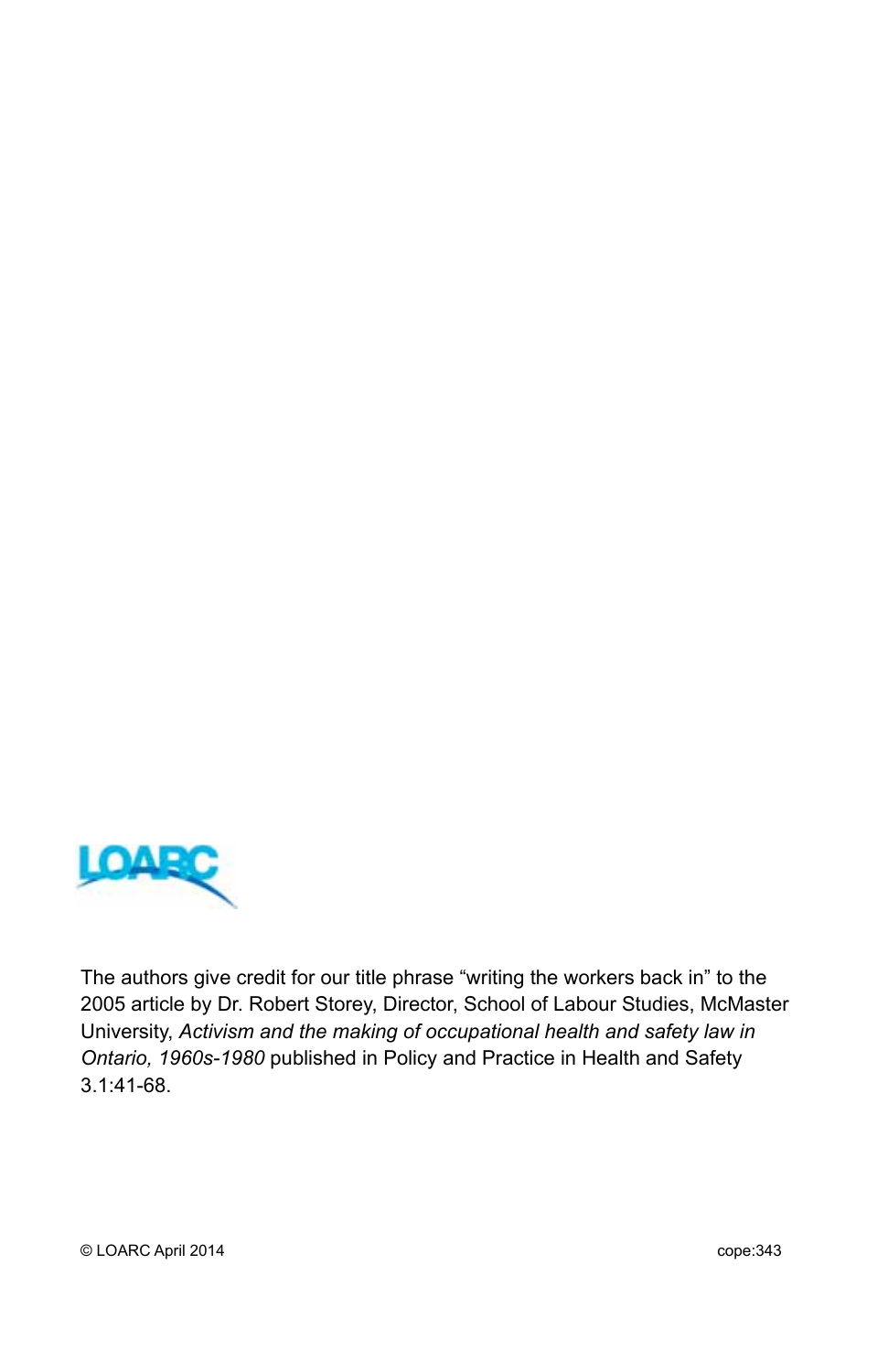# Health and safety representation Writing the workers back in



#### Table of contents

| Telling our stories  13  |
|--------------------------|
| Protecting ourselves  25 |
|                          |
|                          |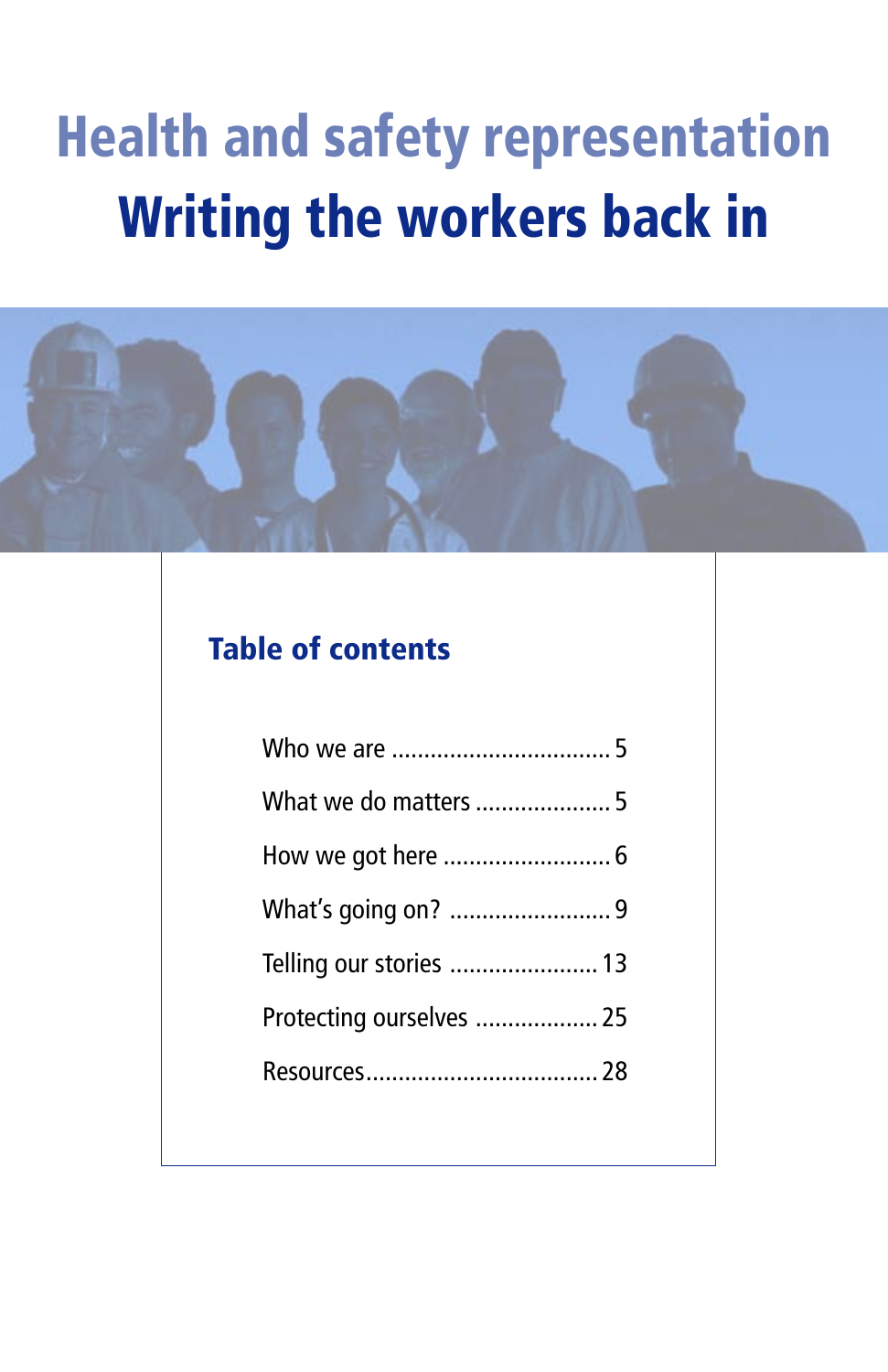



To OPSEU's Health and Safety Activists:

*T*his book is dedicated to all of OPSEU's health and safety activists. Thank you for finding the time, the determination, and the dedication to stand up to all the challenges and forging the path towards better health and safety in your workplaces.

The Occupational Health and Safety Act has been the law since 1979. It was won in a time when workers stood up and said, "Our health is not for sale." A key event was the 1974, uranium miners strike, launched over health and safety conditions when miners began to recognize and sound the alarm over the high incidence of lung cancer and silicosis among their membership. It was because of that strike that the government appointed a Royal Commission led by James Ham to investigate health and safety in mines.

Another review was done by a government appointed panel led by Tony Dean following the 2009 Christmas Eve tragedy which killed four workers and critically injured one. The swing stage they were working on collapsed and the workers fell 13 stories in Toronto's most terrible workplace tragedy in decades. Since the Dean Panel report was released, there have been some minor improvements in health and safety, but no major changes. Existing laws are still weak for the hazards we face today—musculoskeletal injuries, workplace stress, and working alone to name a few. Therefore, your actions and involvement is really the key to making improvements. Health and safety will never be delivered to us. Today is the same as the past 100 years, nothing happens without worker action.

This booklet offers advice on the types of approaches that can help health and safety activists make the most impact in their workplaces. The guidance is based on research and experience of activists and was prepared by occupational health and safety specialists from unions, academia, the Workers Health & Safety Centre (WHSC), and the Occupational Health Clinics for Ontario Workers (OHCOW). Social science research by a core group of these experts revealed "Ten Operating Principles for Guiding Effective Participation" (see page 24). The following pages will explain the principles and use the success stories of health and safety activists to demonstrate how you might be able to apply these principles in your own workplaces to similar effect.

Your union is committed to help—we are pleased to offer this guide to assist you in your efforts.

Yours Truly

Warren (Smokey) Thomas President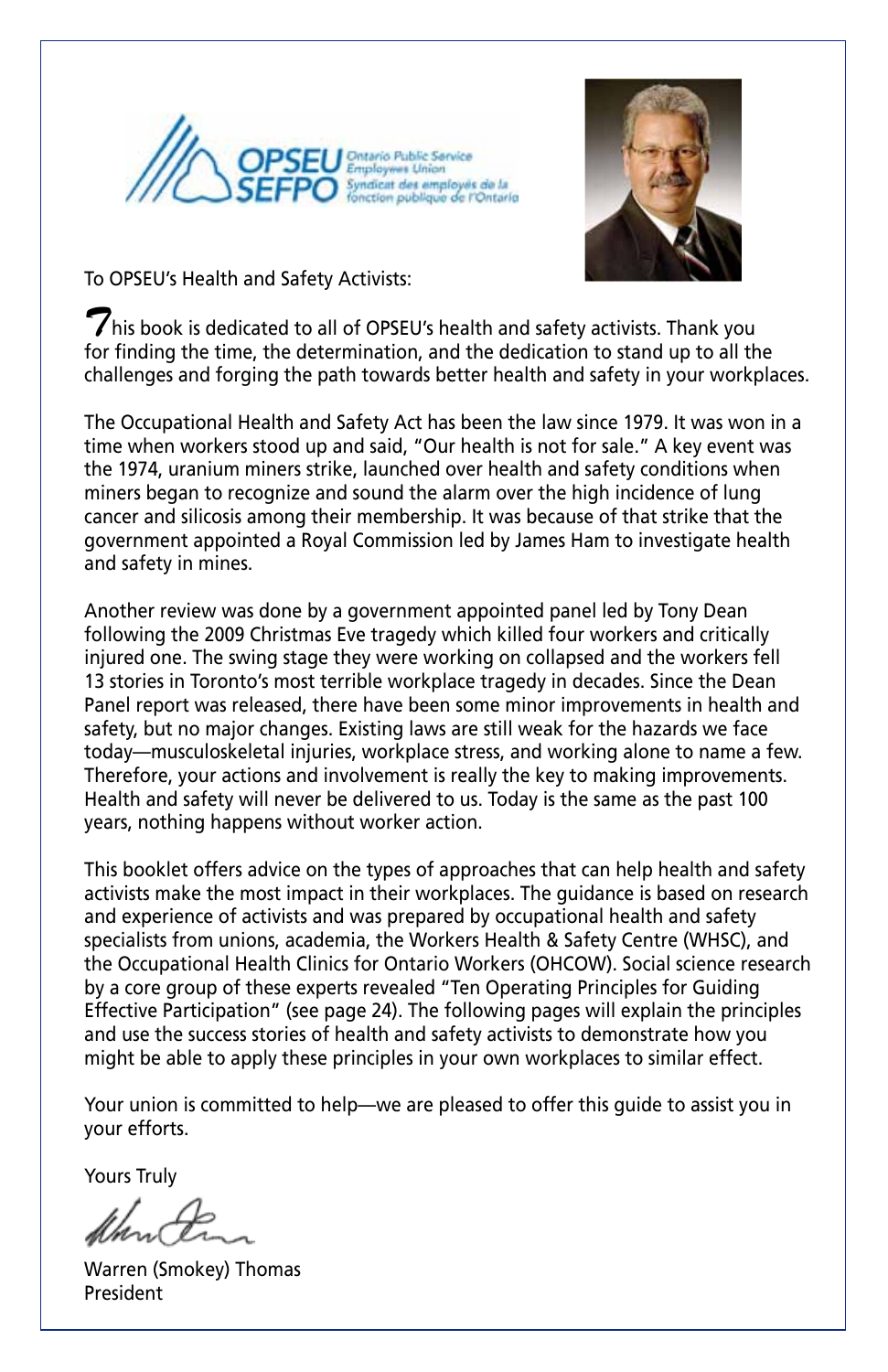

# Health & safety representation Writing the workers back in

#### Who we are

We, the authors of this Guide, come from different backgrounds. Some of us are union worker health and safety representatives – Laura, Nancy, Sari and Terri. Some of us are health and safety practitioners working in occupational health clinics – Syed and John. Alan and Wayne are university professors who study what makes health and safety work. Ellen and Andy work with worker representatives to promote and disseminate knowledge and training. What we share and why we came together is a desire to improve our health and safety at work. We call ourselves LOARC – Labour Occupational Health Clinics Academic Research Collaboration. More information about us can be found at the end of this Guide in the Resources section.

#### What we do matters

Taking action when safety or health is being threatened or compromised can be challenging, but as this story shows, quite possible and necessary.

Not too long ago the right to be safe and healthy at work was not an expectation for nurses – the patient's needs always came first, and safety for nurses was seen as unnecessary and stood in the way of timely and efficient patient care.

#### *Laura's story*

I recall those days when, as a young nurse working at a small acutecare hospital, speaking up could and often did lead to discipline for not following direction in a very hierarchical system. I was expected to put myself in harm's way in order to carry out my duties. This reached a crisis point during the eighth month of pregnancy with my first child when I was kicked in the stomach so hard by a patient coming down off of drugs that I was thrown against the wall where my shoulder left a mark. When I reported the incident, I was told as usual, that this was part of the job and the patient couldn't help what he did. That was it for me – five years of nursing had been filled with assaults of many different kinds with the same response – something had to change.

The change happened not long afterwards when I realized unless my colleagues and I took the first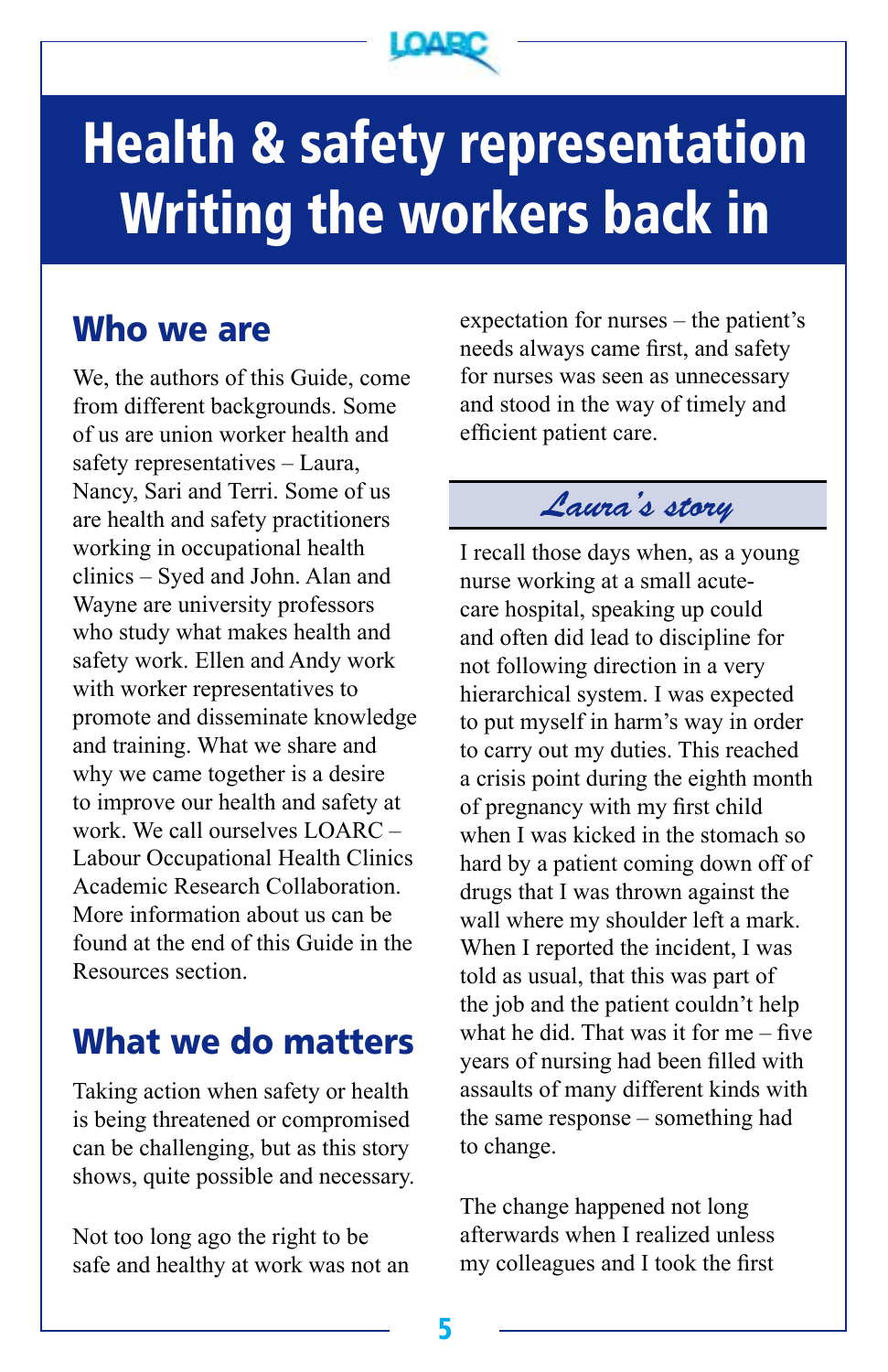

step, the cycle of assaults and other health and safety issues would never be broken. The hospital often held psychiatric patients waiting for transfer to other facilities for treatment, but there were no safety mechanisms or protocols for either the staff or the patients, despite repeated attempts by the staff to get them. The next time the staff was expected to care for a very aggressive patient that needed to be physically restrained, the police were called to assist. This provided the catalyst for the employer to engage with the staff in developing a safety protocol that protected both the staff and the patients. It also opened the door for other health and safety issues to be addressed.

#### How we got here

#### Where we began

Alan working with Anne Forest, Alan Sears and Niki Carlan at the University of Windsor published a study in 2006 based on in-depth interviews with 31 unionized worker health and safety reps. The research was designed to identify whether different approaches to worker representation were being used and which approach was most effective. What they found was that the worker reps tended to define their role in one of two ways – either in narrow technical and legalistic terms relying on rules and procedures or in broader political terms willing to challenge management's assumption and even

mobilize support from co-workers. The political representatives were the more successful in making change. When the researchers looked more closely at this group, they identified a subgroup that developed strategies and tactics based on research and using external and independent knowledge about hazards. This subgroup – Knowledge Activists – was the most effective in addressing health and safety problems, achieving in some cases even hard to get changes, such as engineering improvements, work organization improvements and major work process modifications.

#### What we did

We did some further reading. We reviewed many published studies that looked at different factors associated with effective worker representation. These studies found the following factors were significant:

- the importance of training for workers
- the effectiveness of the role of joint committees
- access to information and training for worker representatives
- the attitudes and expertise of management regarding health and safety
- union representation
- the knowledge and militancy of front-line workers
- government enforcement
- firm size, sector and technology.
- 6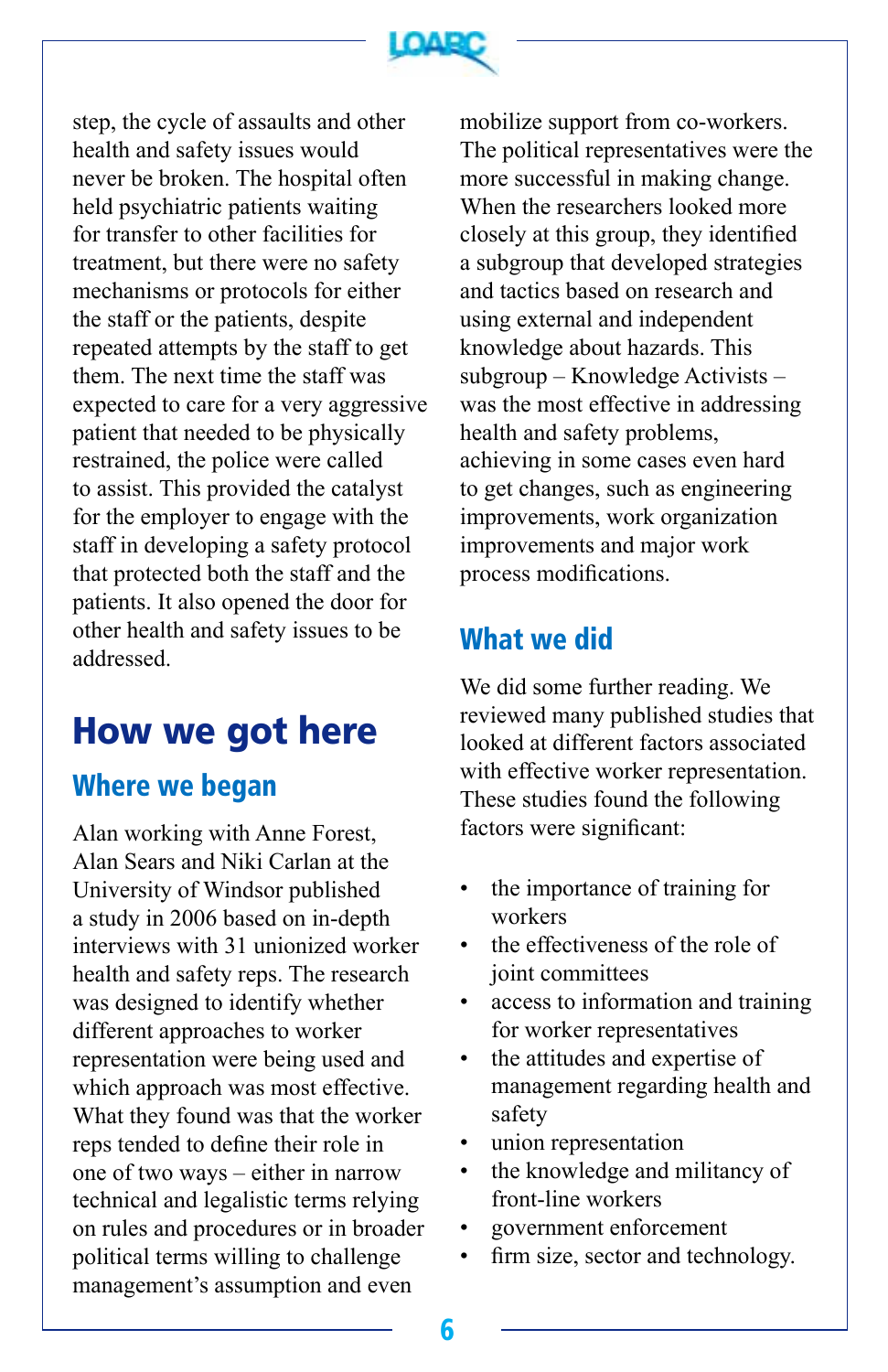

Research suggested unions have an impact on management commitment to health and safety. Without unions, differences between employers and workers are almost always resolved in favour of management. Unions support more participative approaches. In a non-union workplace, effective government monitoring, support and enforcement are critical to workers' ability to exercise their responsibilities and rights under health and safety law.

Workers in small business and subcontracted workers face additional challenges, whether unionized or not, because there are fewer resources for training, a lack of time and capital to make changes and less flexible management.

We decided to build on this research in light of economic and political changes, which were making worker representation more challenging. We decided to ask a larger group of worker occupational health and safety (OHS) representatives and do detailed interviews with some. We would use the results to produce this guide to inform and encourage people to become more effective OHS representatives. Our proposal was funded by the Workplace Safety & Insurance Board (WSIB) in 2010.

We conducted a survey of 888 worker health and safety representatives from across Ontario and did detailed interviews with 52 who were randomly selected based on whether they described themselves to be active and successful, active and less successful, or inactive. The responses to the survey were analyzed statistically. The interviews were transcribed and analyzed separately.

#### What we found

We organized the responses to the survey into categories based on the proportion of the time participants spent on ten typical health and safety rep functions. John used a statistical analysis called cluster analysis to analyze possible relationships which revealed three distinct groups. The Technical-Legal and the Knowledge Activist styles of representation found in the prior study were confirmed. However, there was no distinct group of political activists as was found in the prior study. A different third group emerged which fell somewhere in the middle ground between the other two groups. Since many in this middle group were relatively new representatives, we describe the group as transitional, with the potential to go either way. We suspect the disappearance of political activists and appearance of many in transition is in part the result of larger economic and social changes. The need to strengthen our knowledge activism seems clear.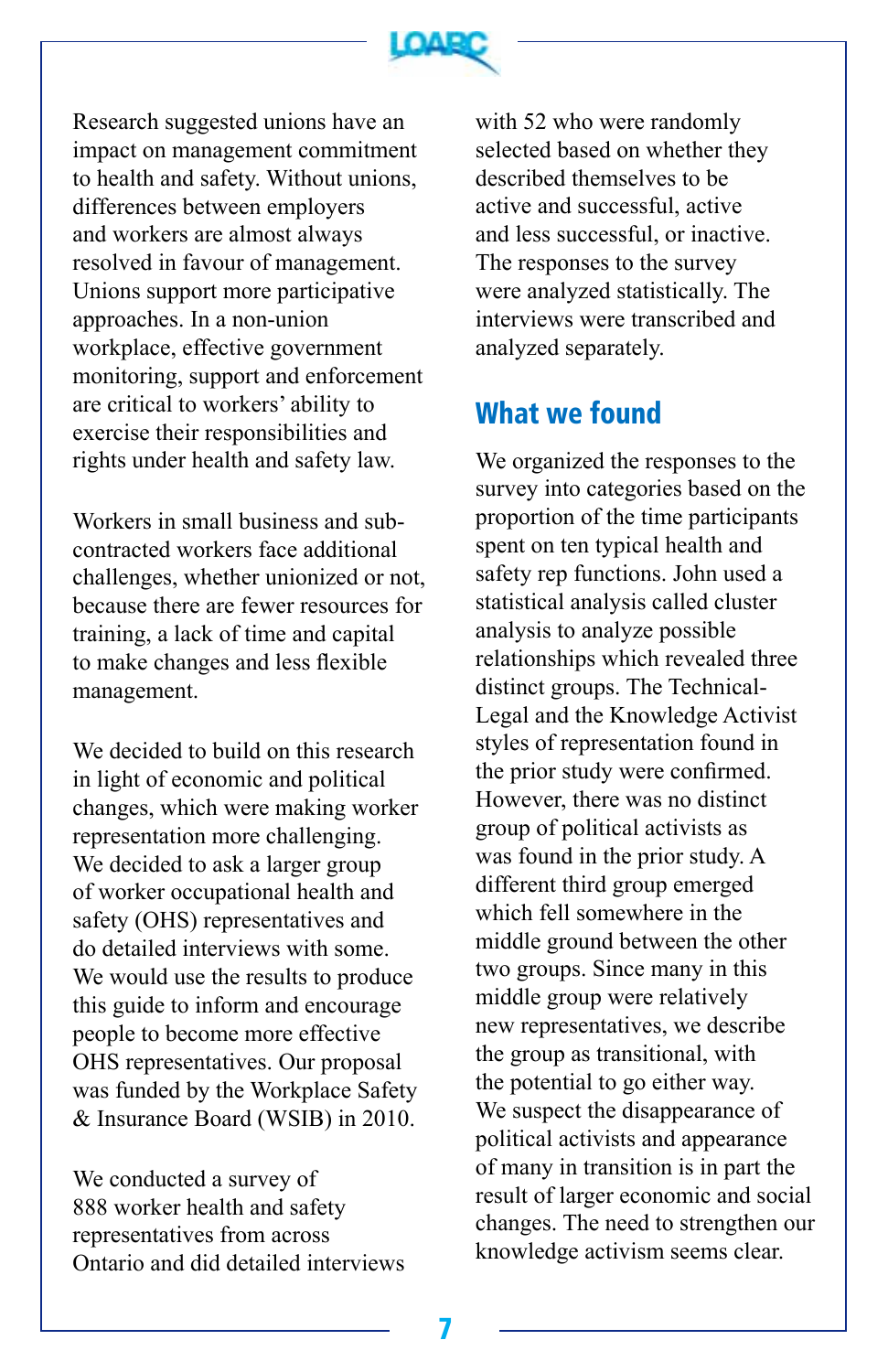

The contrast in approach between the Technical-Legal and the Knowledge Activist approaches were reinforced by our study. Those with a more Technical-Legal orientation spent a greater proportion of their

time on bureaucratic tasks. Those categorized as Knowledge Activists spent a greater proportion of their time collecting knowledge and networking.



These differences translated into different prevention activities. We found that Knowledge Activists were more active in everything from housekeeping to addressing workload issues. And when we asked respondents to rate their

effectiveness in making changes at their workplace, taking into account attempts and successes, Knowledge Activists had a statistically significant greater impact on eight of the 12 types of interventions.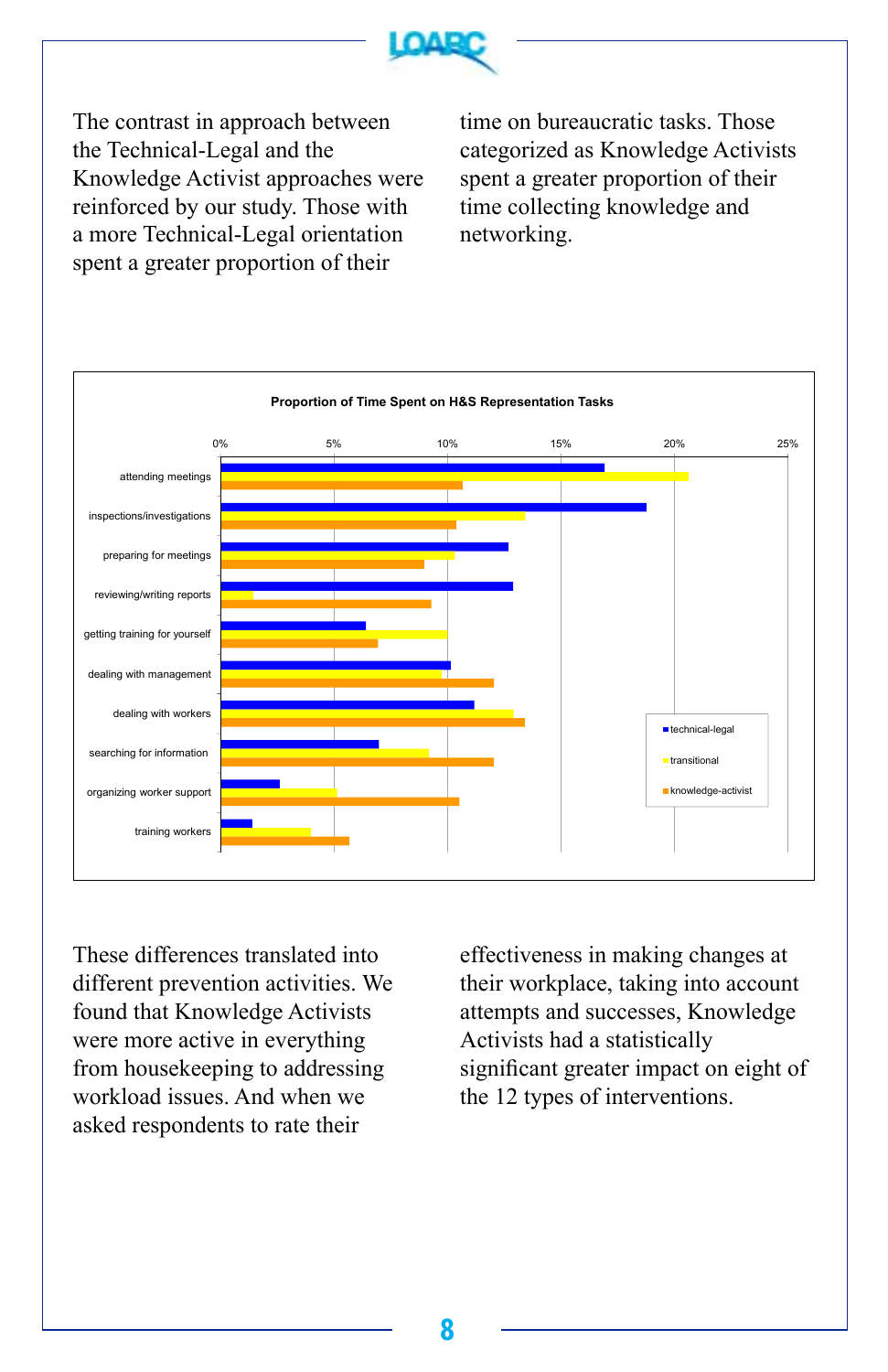

When we looked at the factors which contributed the most to success we found:

- experience
- the amount of time spent training co-workers
- being paid time to perform health and safety rep duties
- being a co-chair of a Joint Health and Safety Committee (JHSC).

### What's going on?

Today few people would dispute our right to healthy and safe work. When a factory explodes and workers are killed, there is universal condemnation whether it happens in Bangladesh or northern Ontario. One of the most important developments in recent times to contribute to this was recognition that workers had the right to participate in identifying and correcting OHS problems at work. We are encouraged to know our rights and to exercise them.

Despite these widespread beliefs, many of us face hazards at work that are killing us slowly through constant strain, exposures and risks. When we ask to know why, we are told it is not our business. When we raise a concern, we are told it is our fault. When something goes wrong, we are blamed.

So what's going on and what needs to be done?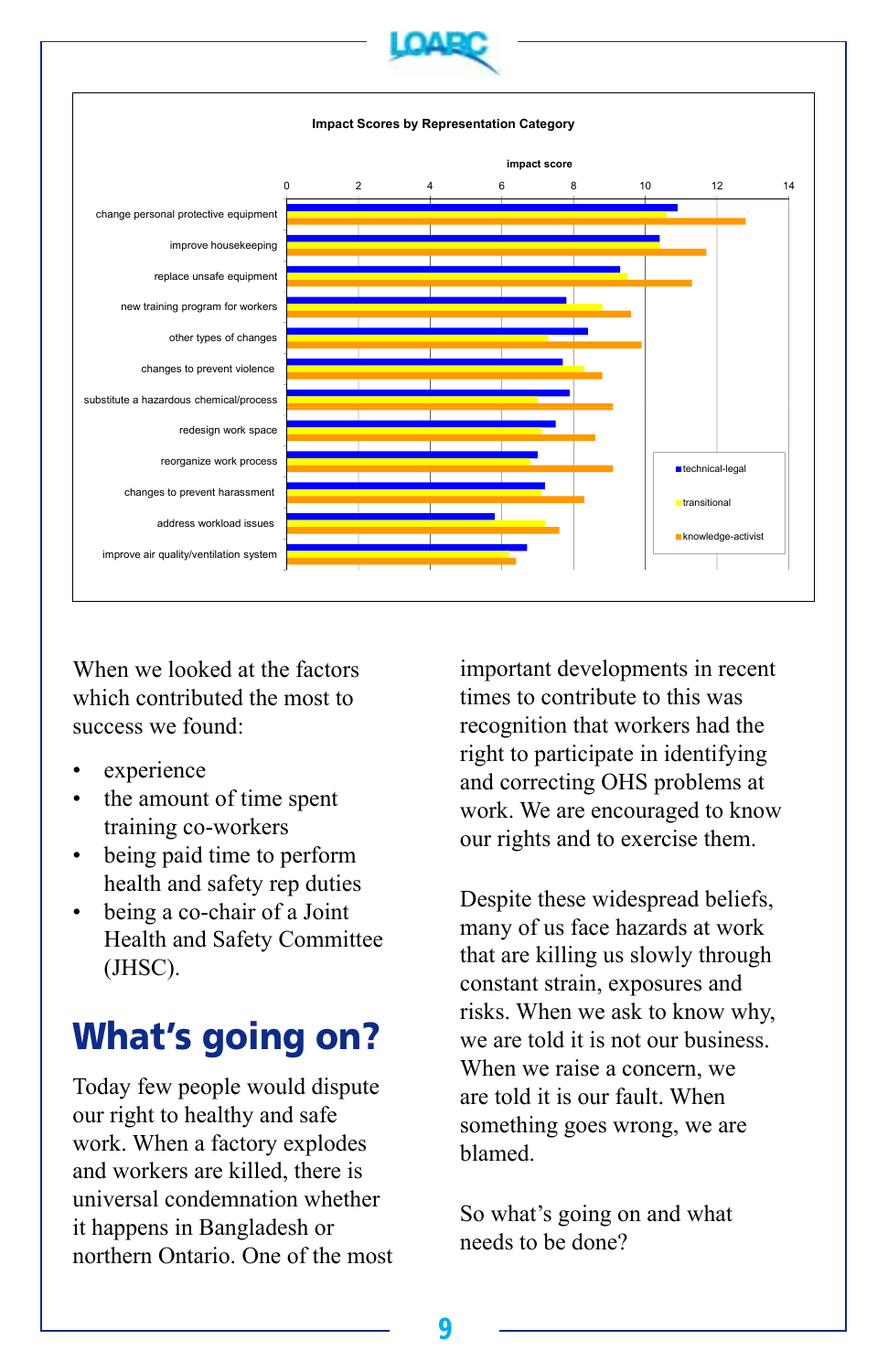

#### In our workplace

#### *How did Internal Responsibility get turned into Individual Responsibility?*

For over 40 years now our participation in protecting our health and safety at work has been recognized as a human right and a requirement of legal fairness. In Canada, Saskatchewan was the first province to adopt these rights. Ontario did after worker health and safety activism in mining led to a Royal Commission called the Ham Commission, named for its chair. Workers have these important rights at work: the right to know the hazards you face; the right to participate in identifying and eliminating hazards; and the right to refuse unsafe work. We call them the 3Rs. We are worried that these rights are being undermined. Bob Sass, who was the deputy minister in Saskatchewan when the first laws were adopted, now says the 3Rs have become 3Cs - collusion, corruption and criminality.

One reason is that individual responsibility over health and safety has replaced employer responsibility and accountability in the minds of many in government. This makes no sense. Those who run the company decide what is being done. The CEO determines what the manager tells the supervisor to do; the supervisor tells the worker what to do.

Too many employers focus on individual behaviour rather than taking the responsibility to make conditions better. Employers who focus on individual behaviour poorly resource joint approaches and sideline us from a significant role in health and safety. Joint committees might have meetings, share coffee and talk about health and safety, but workplace changes remain elusive. When we include co-workers in what we do and move forward with a shared objective, we take the focus off individuals and place the focus on changing the conditions in which we work.

#### *New employer strategies to monitor health and safety in the workplace*

Some employers create elaborate rules and programs about workplace health and safety that do not make any difference on the workplace floor. Employers who use these paper policies do so to show they have "due diligence" if someone is killed or injured. "We gave them rules," these employers say. Many times these forms have a place for your signature to prove that you have read and understood the program.

If we are going to make a change, we need to make sure that measures and procedures make it safer and not be content with paper policies and plans. We need to remember that "It's not what's in the drawer, it's what's on the floor" that counts.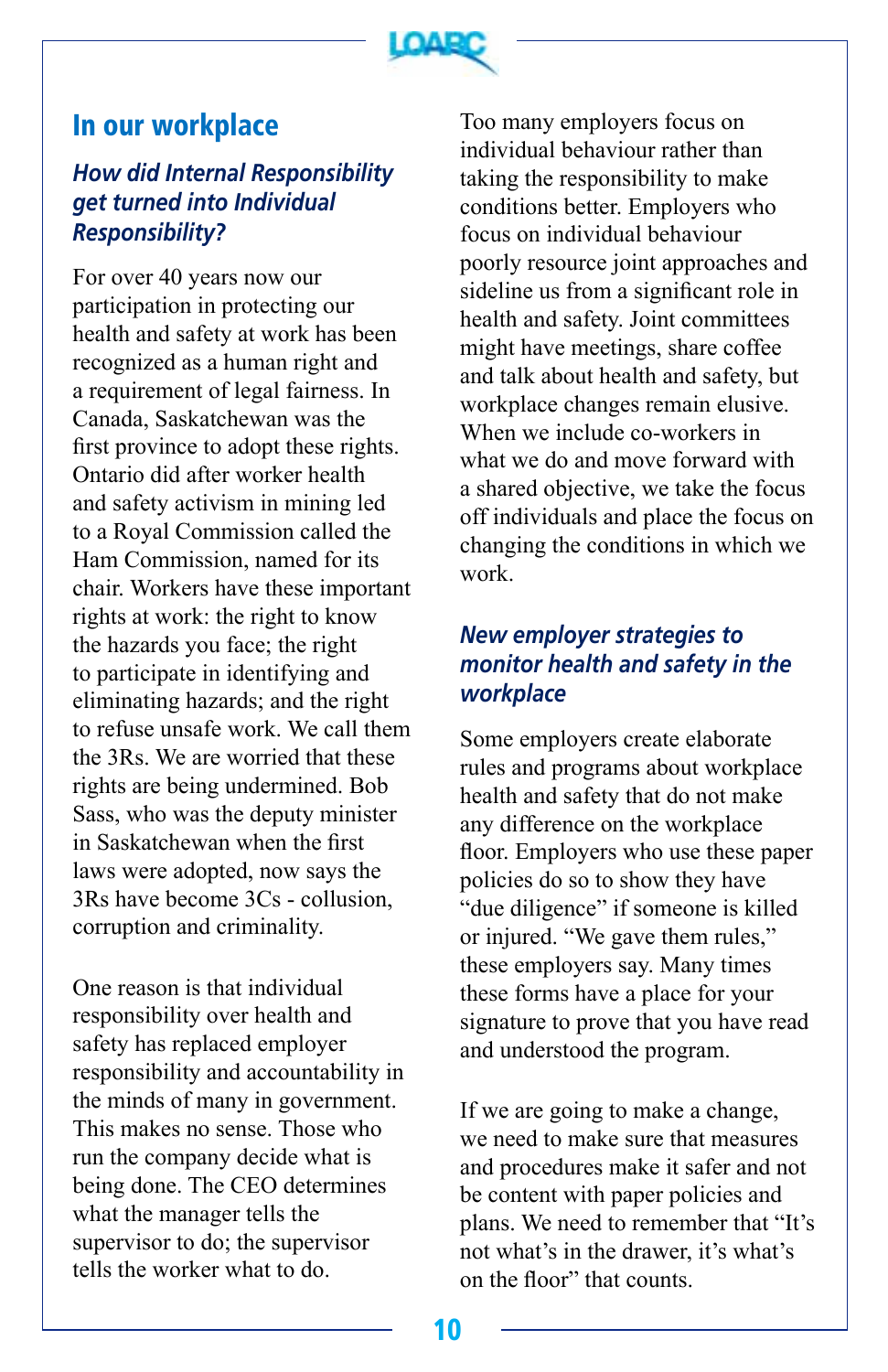

Some employers think that more surveillance will manage their health and safety programs. Surveillance means watching us, looking for mistakes. As if our mistakes are the problem. What is the benefit of providing rewards to those who report no injuries when in truth people simply go underground with their injuries so as not to disappoint their colleagues?

#### External and legal health and safety environment

#### *Our health and safety is part of a globalized world*

Our health and safety cannot be separated from what is happening to working people elsewhere in the world. The global drive for profits has a direct impact on the amount of effort we are expected to make every working day. The fear of losing our job undermines our courage to assert our health and safety rights. Seeking health and safety improvements is hampered by cost. Deciding what is safe and healthy, we are told, depends on your perspective. We are also told employers' and workers' goals are the same regarding health and safety.

Stop for a moment and think. Employers consider the cost of everything and weigh that against the severity of risks and injuries, likelihood of enforcement, and what other workplaces are doing, to name a few factors. We are concerned

about our minds and bodies as well as the paycheque. Health and safety representatives who see this broad picture can adopt strategies to operate more successfully within it. These reps understand that differing perspectives between workers and management about health and safety are the norm. Workers and managers have different roles and priorities in the workplace.

#### *Ontario's system relies on self-regulation by workplace parties rather than laws and enforcement*

The laws and inspector enforcement in Ontario are supposed to ensure the health and safety of Ontario workers. In reality, government relies on the people in the workplace to govern themselves. Government enforcement intervenes only when a problem arises. This hands-off approach doesn't work today, especially in non-unionized workplaces where workers have few resources to take part. Work and work arrangements are changing a lot, making workers more afraid to speak out about unsafe workplace conditions. Work is increasingly part-time, contract, short-term, temporary and casual, such that workers do not feel safe and secure enough in their jobs to speak out about workplace health and safety. Workload is increasing so workers have less and less time to address their concerns. Precarious work arrangements and lack of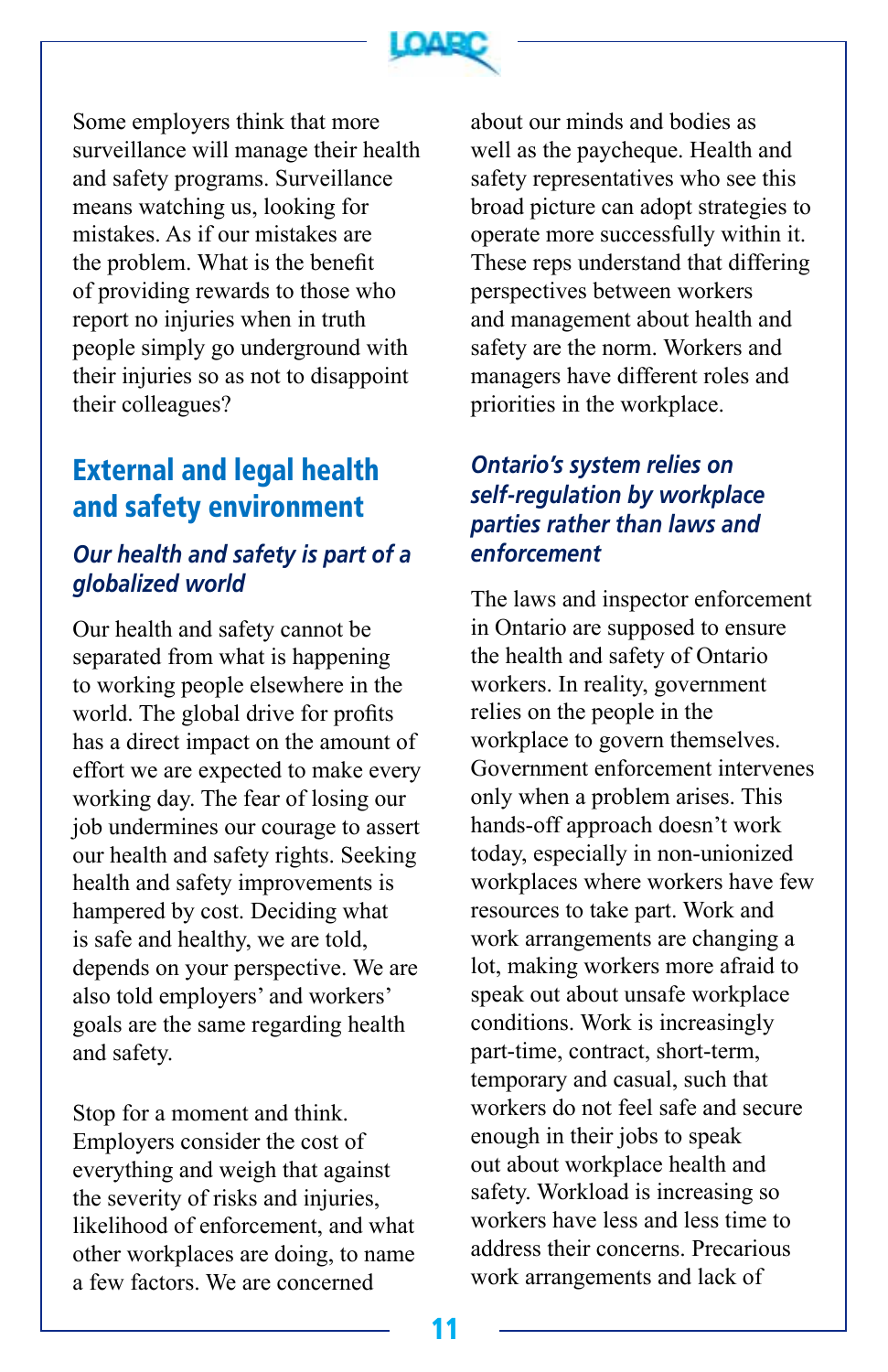

unionization mute our voices in a system that assumes we can speak up and take action without fear in protecting our health and safety. To overcome these vulnerabilities, our fight for safer and healthier workplaces has to be seen as part of a broader struggle to stand up for human health and decency, the survival of our families and communities. There is more to our lives than our employer's profit.

#### *Old laws require new strategies*

When our health and safety laws were written, work was very different. There were no cell phones, no internet, not even personal computers. Law and enforcement reflect work hazards such as chemicals, physical materials and machinery. These old laws and enforcement strategies have not been effective in helping today's worker representatives approach problems such as stress, overload, violence, harassment and musculoskeletal hazards, to name a few. Knowledge Activists should not be stopped by old laws or a lack of regulations. We have successfully applied the health and safety laws' general duty provisions that mandate employers to take reasonable precautions for health and safety. This means that representatives can push their employers to relieve workloads, reorganize work, reduce sources of organizational stress and address other hazards not specifically

mentioned in health and safety law and regulations. Representatives need to choose their strategies carefully, knowing that the law is conservative and read narrowly by inspectors. Tools like the MSD Prevention Guideline in Ontario can be used by representatives to obtain workplace improvements that reduce the incidence of musculoskeletal disorders (MSDs), not mentioned in the law, but that make up almost half of reported claims in Ontario. Training and technical resources are also available to worker representatives. We need to rebuild worker support and develop collective strategies to achieve health and safety improvements. If we have a union, we bargain health and safety provisions into our collective bargaining agreements. We need to network with others to promote knowledge activism.

Our law requires every workplace with more than 20 employees to have a JHSC, where at least half is composed of worker health and safety representatives chosen by the workers. Every workplace with more than five and less than 20 employees should have a worker representative chosen by the workers. Our survey reached almost 1,000 worker reps. We want to reach many more of you to share our experiences and why we think Knowledge Activists are successful.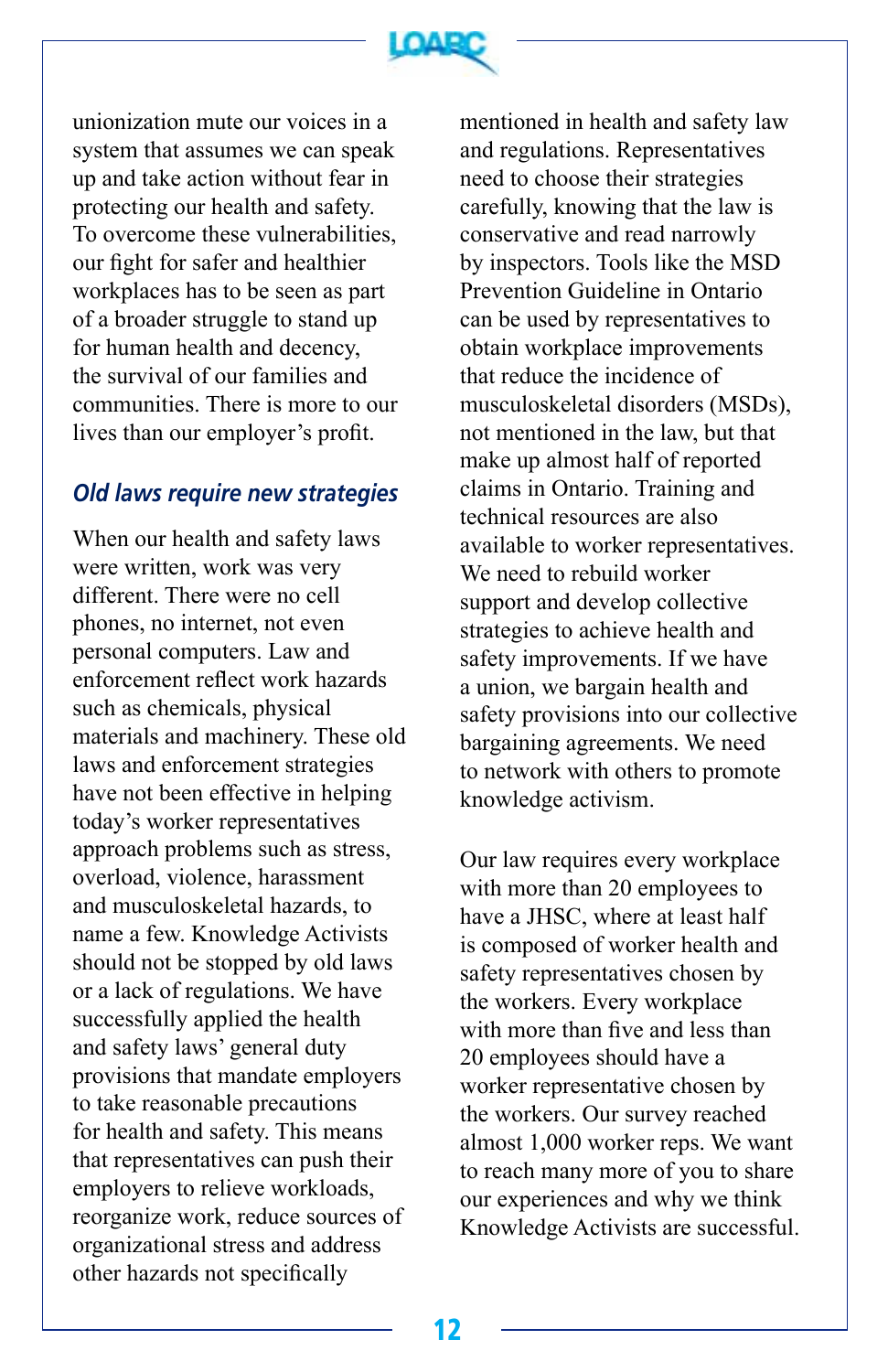

## Telling our stories

The best way we know to share our experiences is to share our stories. These are authentic stories of representatives' efforts, drawn from our interviews and from our research. Only some names and minor details have been changed to protect confidentiality.

#### *Walter's story*

In July 1997 over 200 firefighters fought a three-day fire at a Hamilton plastics recycling plant. Black smoke forced the evacuation of the neighbourhood and formed a smoke trail all the way to Niagara Falls. Walter was the health and safety rep for Local 188. Concerned about the long-term effects of plastic fumes exposure on his members, Walter visited all the fire halls involved and collected the stories of the firefighters who had fought the fire, meticulously documenting descriptions of their exposures and symptoms. Walter also collected all news reports, Ministry of Environment reports and looked for studies about plastics fires and the experience of other firefighters. Walter and the Hamilton Occupational Health Clinics for Ontario Workers (OHCOW) clinic then devised a questionnaire based on Walter's list of symptoms and exposure situations. Working with his local union executive, the international union and OHCOW, they proposed a program to monitor firefighter exposure and health. It was a long process but Walter persevered even when some of his co-workers

lost heart in the effort. He continued to lobby city councillors until the City of Hamilton finally accepted the Occupational Health and Exposure Program (OHEP), which began its work in 1999. Annual medicals are still provided for over 500 firefighters, along with group reports identifying trends and making prevention recommendations.

#### **What did Walter teach us?**

*Research:* Research was pivotal to Walter's success. He demonstrated that there was a legitimate basis for establishing a monitoring system, which had implications not only for workers' compensation but also for improvements in the way plastics fires are addressed.

*More than just meetings:* Walter worked with his union executive and the occupational physician associated with the international union and the medical and occupational hygiene folks at the local OHCOW clinic to develop the annual medical and exposure surveillance program. Walter understood as well that for this issue he needed to go outside the workplace to lobby city council.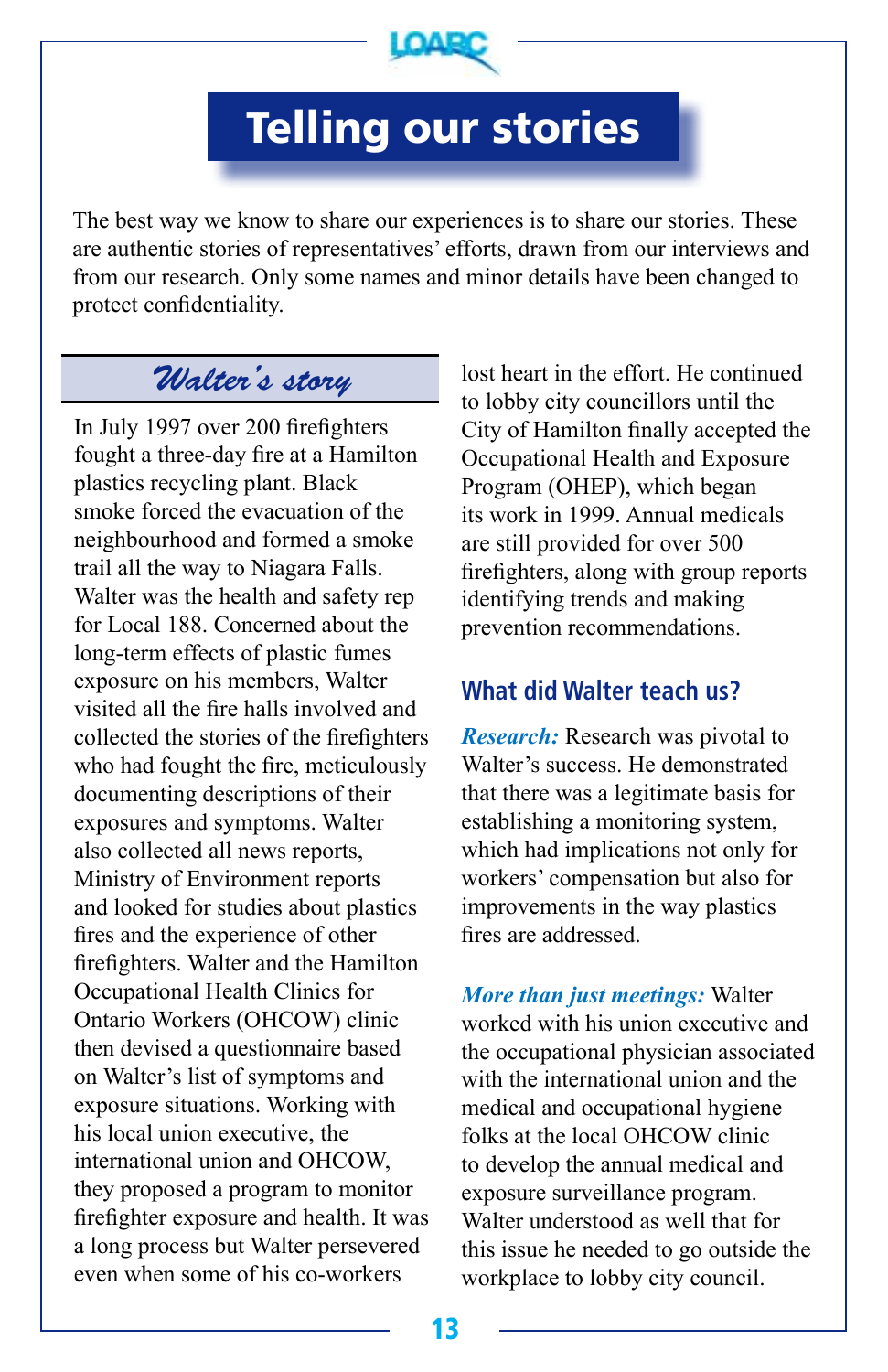

*Mobilize influence:* It took almost two years of doggedly working with the local union, international union, OHCOW and city administration to get the program up and running, but Walter also visited every fire hall to listen to firefighter concerns and stories, and to encourage their active support for the initiative.

*Listen to workers:* Walter ensured the union negotiated a three-hour orientation presentation for all participants so they understood the reasons behind the program and understood its implications and limitations.

#### *Elizabeth's story*

Elizabeth is a registered nurse in an Intensive Care Unit in an Ontario hospital. Despite donning gloves and gowns to provide care to a patient who had a severe case of scabies, she and several of her colleagues contracted scabies. When infection control personnel asserted the gowns provided sufficient protection, Elizabeth, with the support of her manager and help of the JHSC, started researching isolation gowns. She looked at the size of particles/ droplets that could penetrate gowns, compared that to mite size and gathered evidence and research from reputable resources to establish her case. She found that approved gowns designed to protect from urine, blood and other fluids have small enough holes to prevent mites from dropping

through. But the gowns she and her colleagues used were not approved for protection from fluids, let alone scabies. She cited relevant sections of the *Occupational Health and Safety Act (OHSA)* to support the need for these approved gowns to protect workers from hazards. But it wasn't until she mentioned calling the Ministry of Labour (MOL) that the employer agreed to an emergency JHSC meeting, at the end of which, despite the increased cost, the employer endorsed the need for better gowns. Elizabeth was included in several additional meetings, then things started to stall. The hospital cited cost and supply issues for the delay. That's when Elizabeth decided to involve the CEO. When she told the CEO she preferred not to have to call the MOL, the gowns were obtained. Now Elizabeth advises others that persistence is needed when you feel you are right. If you have the gut feeling that something is not safe, check into it, do the research. Teamwork is needed, and know the law and help the employer understand it. Invite the MOL to assist in your efforts to convince the employer. And never, never, never give up.

#### **What did Elizabeth teach us?**

*Research:* When the infection control specialists dismissed her concerns, Elizabeth conducted considerable research to support her concerns.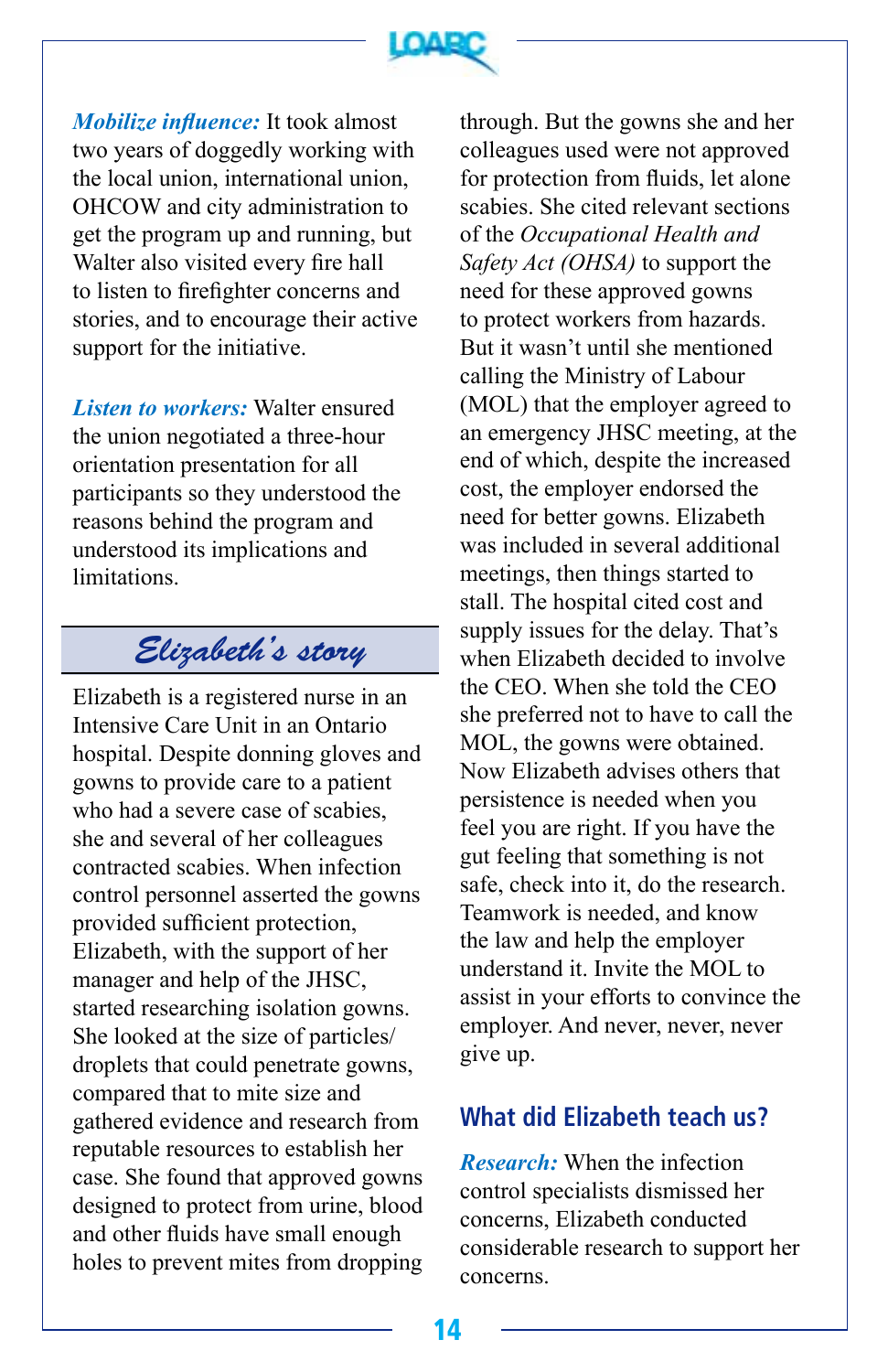

*Listen to Workers:* Elizabeth collaborated first with her coworkers getting evidence of their illness then worked with worker JHSC members to present her concerns to her manager and CEO.

*Address authority:* Elizabeth didn't hesitate to present her case through the JHSC to the employer, and then to raise it to the CEO when needed.

*Build trust:* She secured the collaboration first of her manager, then worked collaboratively in several committees, developing plans to acquire improved protective equipment.

*Be assertive:* Elizabeth was assertive, reasoned and persistent without being hostile as she presented her case to her manager, the JHSC, committees and finally the CEO.

*Build solutions:* Elizabeth used her research to find solutions and present the employer with not only a problem, but also with the answer to that problem.

*Use the law strategically:* Elizabeth didn't cry wolf, but when progress stalled, she knew the law, pointed it out to the employer, and was confident and assertive in her right and intention to call for enforcement if the employer failed to see its obligations otherwise.

#### *George's story*

George is a JHSC worker representative at a dock facility. He learned from co-workers that the company removed a number of ladders that provided escape routes for workers. His management committee counterpart told him it was a security issue not a safety matter, but George raised the issue with management. When management dismissed his concerns, George conducted research and found out that the ladders were covered under docks and piers in federal legislation. At the next JHSC meeting, the employer side again asserted the removal was for security reasons, and George responded, "I don't really care what the reasons are, you are required by law to have them there." A couple of days later plant security refused to replace the ladders, and George again said they would have to either voluntarily put them back or be forced by the government. As George described it, "I took the legislation and literally handed it to the security management, plant management and their committee co-chair. I gave them a copy of the legislation, said here's where it's required and if there isn't a decision made in the next couple of days, I will bring in the authorities and have it forced." Finally, after management contacted their head office legal department, which George said they do with everything, the employer put the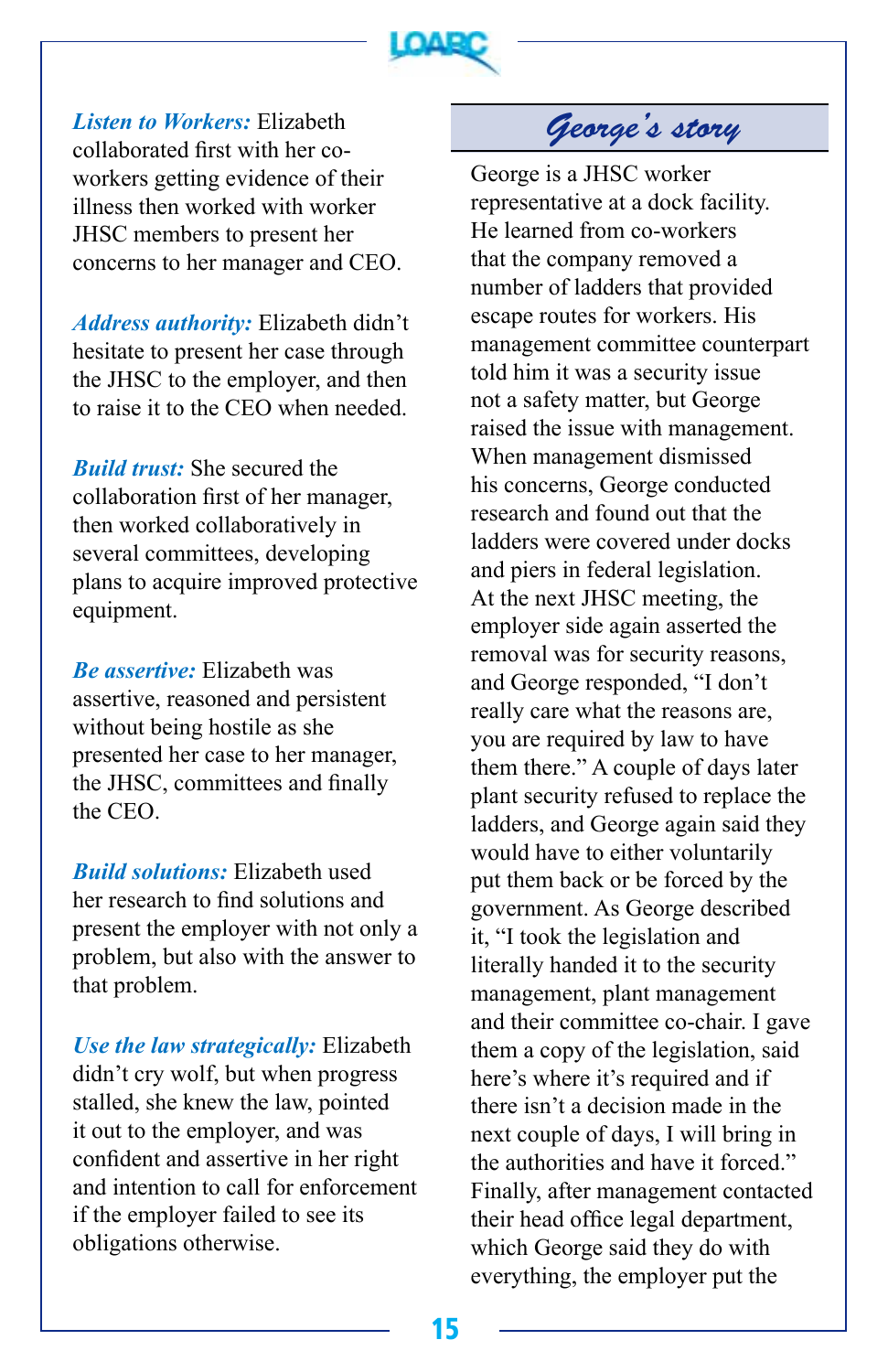

ladders back on. George stressed that throughout he kept "a cool head, stayed calm" and was methodical and consistent. He also noted, as in this situation, that a representative has to be persistent, because "no for an answer is one of the biggest things that you'll hear all the time. No, we can't do that, no that's not going to happen, no that's not possible." Persistence, he said, "and staying current with research and education, educating yourself [is] vitally important, that's the only way you'll have success."

#### **What did George teach us?**

*Research:* When management tried to define the problem as a security rather than a safety issue, George did research to find support for his argument and discovered that it was a safety issue regulated in federal law.

*More than just meetings:* In this case the committee did not address his concerns. He understood he had to act outside the committee interacting directly with different levels of local and corporate management.

*Listen to workers:* George listened to co-workers' concerns and communicated with them at every step.

*Address authority:* George didn't hesitate to present his case to the manager, the JHSC, and ultimately the senior executives in the parent company.

*Be assertive:* George was assertive, reasoned and persistent while keeping his cool through the process in the JHSC and in dealing with management.

*Use the law strategically:* While George normally deals with the provincial legislation, this section of his workplace was covered under different federal law relating specifically to docks. He consulted the relevant sections of law, pointed them out to his management audiences and didn't hesitate to suggest reporting the incident to the federal authorities when management continued to insist the ladder removal was a security issue.

#### *Pierre's story*

Pierre works in a service operation where there was a very serious fire with five critical injuries in the workplace. The JHSC investigated but Pierre noted they hadn't received the proper training or experience to initiate critical injury investigations in the workplace. As Pierre put it, "We did our best based on our limited resources and the employer really didn't want us to do it." He said there was considerable "push back" on the worker investigators. Management kept refusing to allow time or financial support but they finished and presented the report to more push back. Pierre characterized management as poorly educated in health and safety, approaching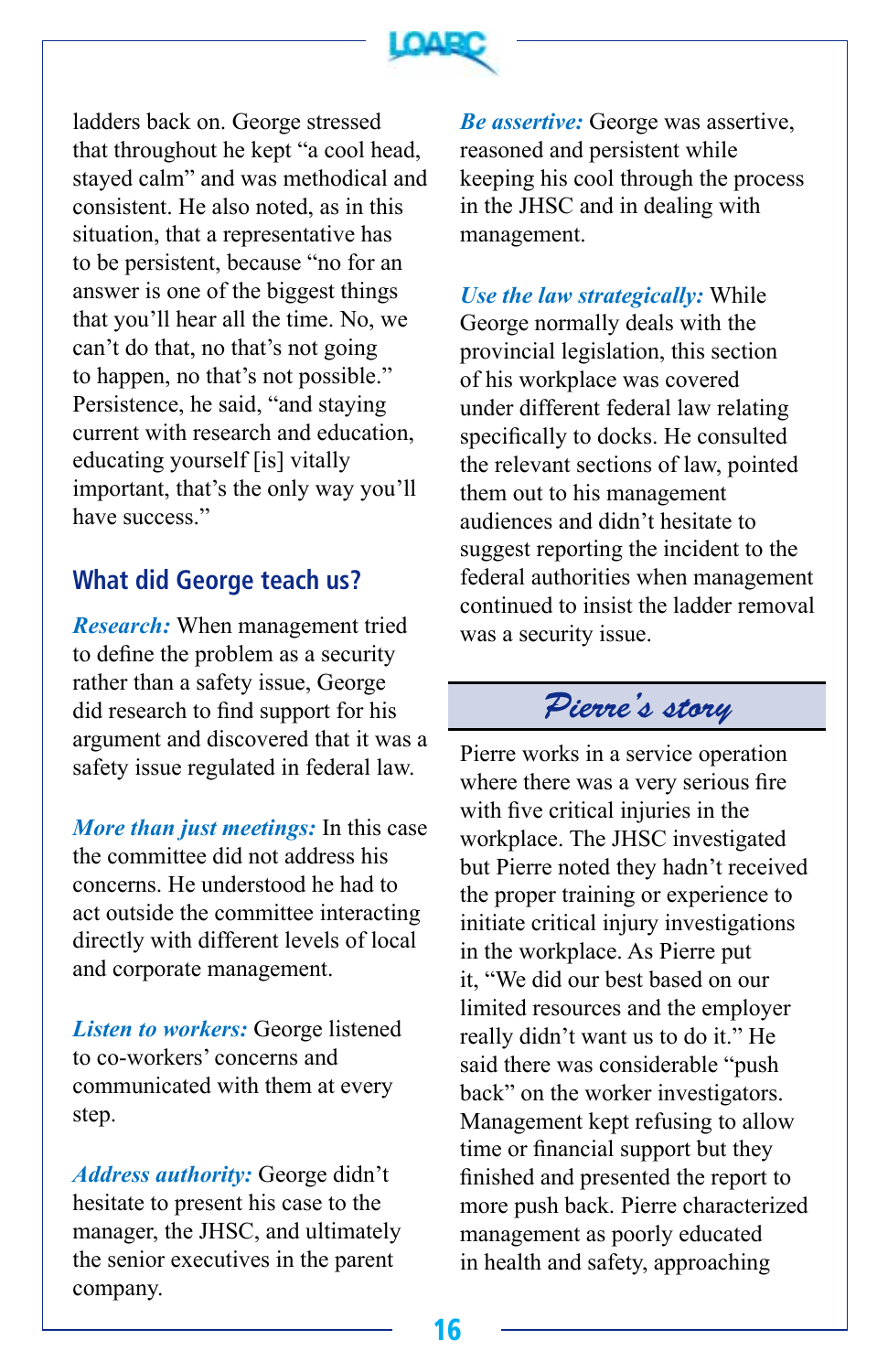

every issue according to the "five Ds – deflect, defer, distract, dissuade and deter." The representatives realized they needed to keep communicating their concerns to management, their co-workers and even workers outside the company. But Pierre realized they needed more substantiation and the workers realized they needed to challenge the management version of events by collecting their own information. As Pierre described it, "management went and did their own critical injury investigation prior to our involvement and they came back to our Committee and provided a report and said, 'this is the report.' We read through it and realized they didn't interview one person at the scene and there were 50 there or maybe 100. They never interviewed one person." So Pierre and his colleagues took it upon themselves to interview 50 witnesses, most of whom were workers. They researched how to conduct investigation interviews and closely followed an industry-approved process. The worker investigation substantiated a continuous breach of process, lack of training and lack of knowledge at the management level. The worker representatives succeeded in forcing management to accept key elements of their report.

#### **What did Pierre and his colleagues teach us?**

*Research:* Pierre and his colleagues had received inadequate training so they trained and educated themselves. They learned how to do proper

investigative interviewing and how to write an effective report.

*More than just meetings:* The joint committee was not functioning and was largely a bottleneck point for action. Pierre understood they had to act outside the committee, going directly to the workers to help verify their arguments.

*Listen to workers:* Pierre and the other worker representatives gave voice to co-workers' interpretations and concerns and ensured through their report and ongoing communications that they built political support for pressuring management to accept their findings and to take action on them.

*Address authority:* Once Pierre realized that management was preventing change from occurring, he confronted them by collecting information and mobilizing worker support to counter the employer's questionable findings.

*Be assertive:* Pierre was persistent despite what he felt was strong management resistance and push back. In particular, they did not let the management roadblocks stop them from doing the investigation that was needed.

#### *Use inspections and minutes:*

Beware management's efforts to use the committee and formal procedures like investigations to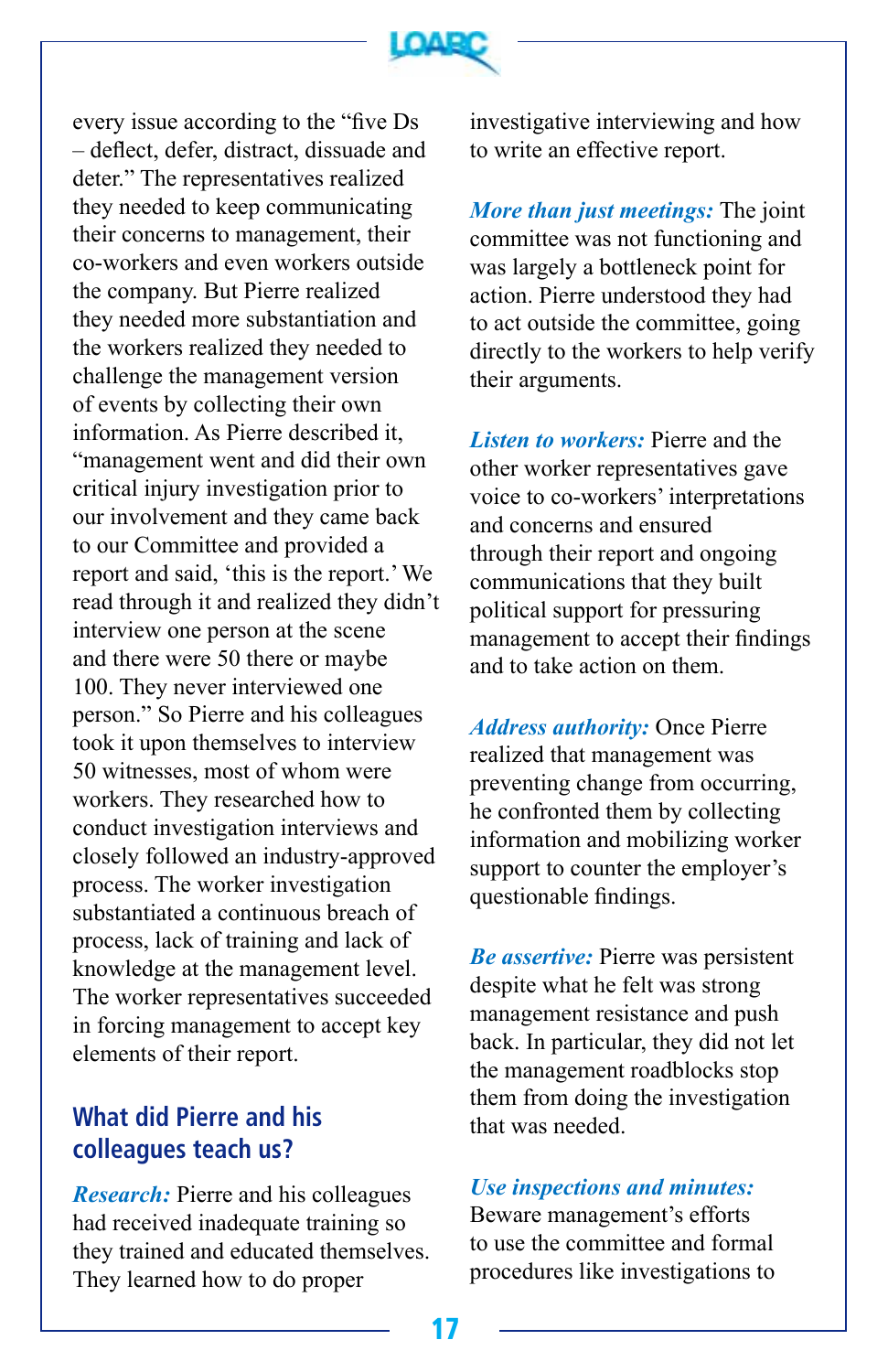

blame workers and delay and deflect concerns. Pierre admitted that it took him some time to realize how management was using the committee and the accident investigation process to pin blame on workers and avoid management responsibility. But once he understood the game they were playing, he realized the need to challenge them directly in and outside the committee.

#### *Tatia's story*

Tatia works for a power plant which offloads coal from ships. One night she got a call at two o'clock in the morning that management wanted the bulldozer operator to level off the top of the coal pile in the dark. This was to happen while running the stacker machine, another much larger piece of equipment for piling coal, with its cab about 140 feet above the ground. If the stacker operator didn't see the bulldozer, he could literally bury the bulldozer in a matter of two seconds. It was raining and the bulldozer operator said, "I'm not going up there because I believe if the operator in the stacker doesn't see me I'll be buried in the coal pile." The manager insisted the job was safe. So Tatia had a conference call with the operator and the manager. Valuing the ordinarily good relationship with management, her preference was to mediate, but she thought the task was unsafe and would call

MOL if necessary, absolutely sure of what the inspector would say. Speaking first to the manager, he maintained the job had to be done. "That's not what I asked you," she said. "Does it have to be done right at this moment, because if it does, then I'm going to suggest to you that you shut down the reclaim stacker, let him [bulldozer operator] complete the job on top of the coal pile, and when that job is complete we start the reclaim stacker." The manager feared delaying the ship at the dock, but Tatia persisted. "Can you do that or can it wait till tomorrow?" After hesitating, the manager agreed it could wait. Tatia then spoke to the bulldozer operator telling him he could wait till daylight. She reassured him that management could not force him and told him to call her back if they asked again. The work refusal was resolved without all the conflict that goes with them. As Tatia told us, you have to have "very, very strong problem-solving skills because you have to look for solutions. And if you can't come to a solution then you also have to have the knowledge to know that okay, we have to remove the employee and put him in a safe place and investigate properly."

#### **What did Tatia teach us?**

*Listen to workers:* Tatia carefully listened to the worker's concerns and communicated with him and reassured him.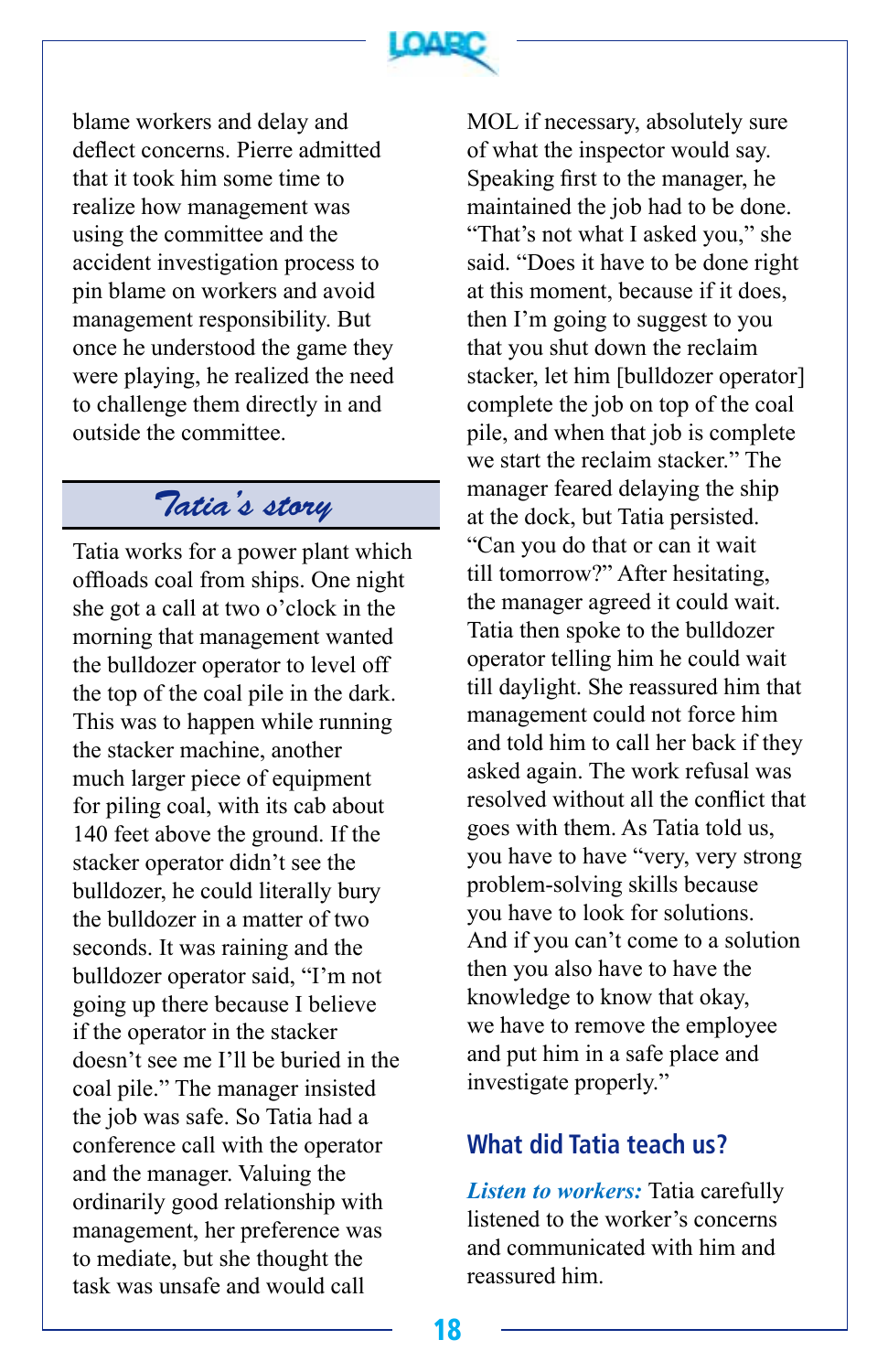

*Address authority:* Tatia didn't hesitate to deal with the manager to get his perspective. While sticking to her basic position that the worker would not be doing the job under these conditions, she was not threatening, instead approaching the issue as a negotiation of a resolution.

*Build trust:* Tatia recognized the broader significance of seeking a mediated or negotiated settlement of conflicts as a way of building and maintaining a working relationship with management and trust with workers, while always having in mind her bottom line regarding the protection of the worker.

*Be assertive:* Tatia was assertive but also well reasoned, presenting herself as a mediator trying to solve the problem through discussion.

*Build solutions:* Tatia could have simply let the work refusal follow a formal course. Knowing the problems this can create, she saw it as her role to find a more effective solution, which protected the worker and supported her capacity to work with management on other issues.

*Use the law strategically:* Tatia knew the law and how to use it, but she also knew to use it selectively and strategically as necessary. If there was an option where she could find the solution on her own, she saved the big stick for when she really needs it.

#### *Lucy's story*

Lucy is a registered practical nurse (RPN) in a nursing organization that visits patients in different locations across an Ontario city. New managers increased each nurse's number of patients and reduced time with each to 30 minutes, including travel time. Managers also made nurses work faster and forced overtime, but did not always pay for it. The managers implemented new procedures, increased paperwork, altered nurses' time sheets after submission, bullied nurses to take additional patients at the end of the day, increased shifts from 7 ½ to 11 hours and responded with discipline to nurses' complaints. The workplace became toxic with absenteeism and increased turnover, and some trainees quit before completion of the orientation training. Nurses were encouraged to blame each other and to inform management of co-worker errors. Lucy's co-workers were afraid to speak up and management resisted her efforts to discuss concerns. Lucy convinced her coworkers of the value and safety of collective action and worked out a three-pronged strategy with her union. First, 46 workers signed an omnibus harassment complaint under the employer's harassment policy, prompting the employer to engage an outside consultant to investigate. All the workers also signed a group grievance objecting to the workplace practices. Finally Lucy organized a local survey to give the members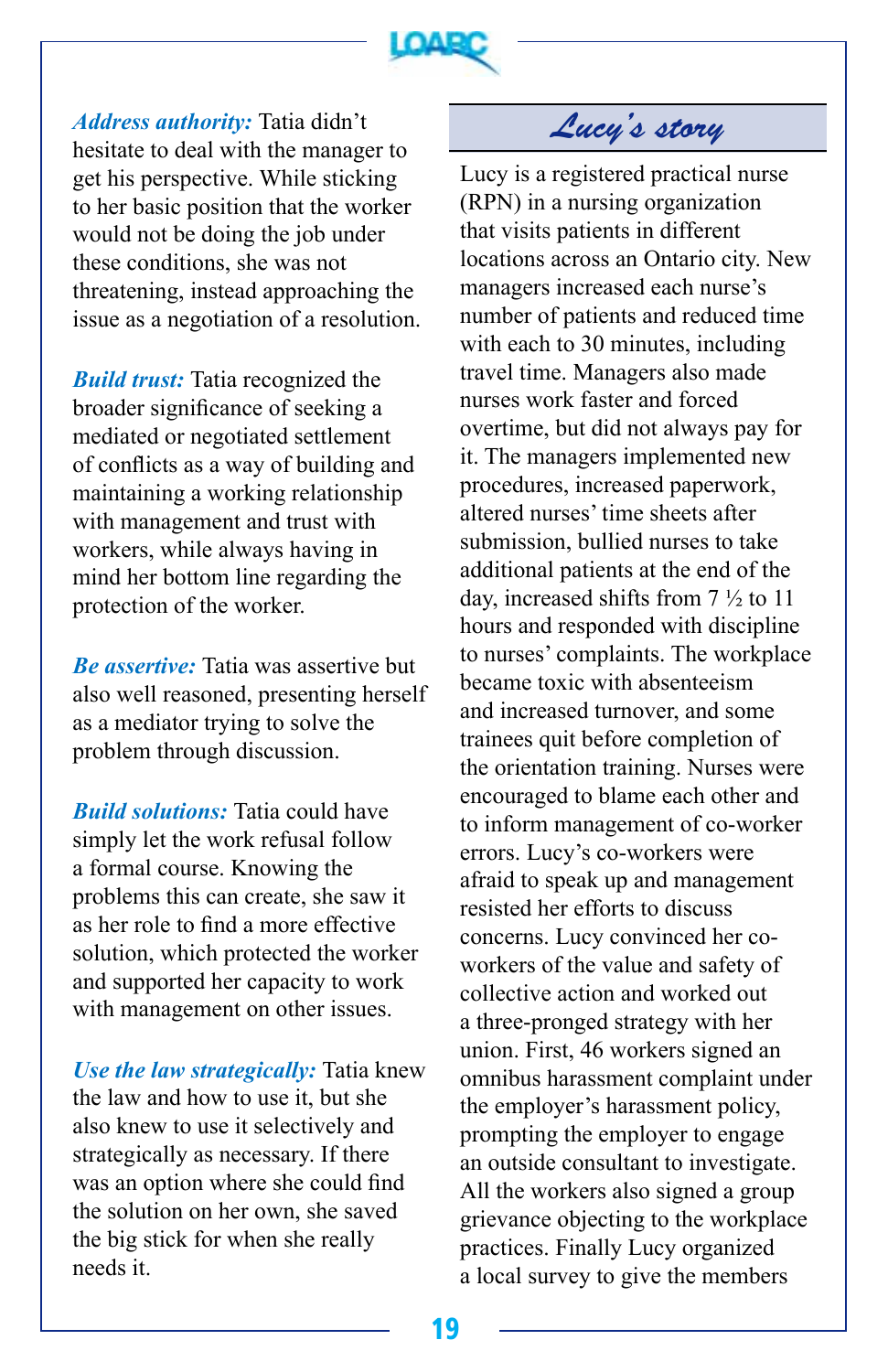

an opportunity to participate in identifying a way forward and to have an anonymous way to express their feelings. The survey data would also provide information to support the harassment complaint and the grievance. Over 80 per cent of the workers filled out the Copenhagen Psychosocial Questionnaire (COPSOQ), which identified the workplace factors most related to the workers' health symptoms. Lucy convened two well-attended sessions to present survey findings and involve the workers in brainstorming a way forward. JHSC members presented the survey results to management, and pointed out that despite the negative results in many areas, the survey showed the extreme commitment and dedication of the nurses, which was a starting place for moving forward. A number of changes ensued. Groups of nurses were assigned geographic areas and hours were reduced. Management set a goal of no overtime and agreed to hire more nurses. Management agreed to work with the JHSC to find good health and safety solutions and to build a respectful workplace culture. A couple of months later, Lucy described the change in the workplace: "Even the air is better here now"

#### **What did Lucy teach us?**

*Mobilize influence:* Lucy created a plan where workers acted collectively on a few activities pointed at the same goal. The

JHSC played a role, but did not stand alone because the harassment complaint and the group grievance helped support the JHSC's work to seek changes. Acting collectively was effective and can work in both unionized and non-unionized workplaces.

*Listen to workers:* Lucy used the survey to provide an outlet for the workers to communicate their concerns anonymously, and then planned two meetings so that they could collectively brainstorm next steps together and be part of the process to change things. Therefore, all of the workers invested in the process that ultimately did make things better.

*Build trust:* Lucy was concerned about the lack of involvement, retreat and fear of her colleagues and had a burning desire to repair the relationship damage that the new work practices were doing to people. Lucy worked with the union to develop strategies that she and other representatives led in the workplace that made sure to involve other workers and the worker members of the IHSC.

*Build solutions:* Lucy kept her focus on the issues and away from personal feelings. Even though she had felt targeted, Lucy focused on the desired outcome rather than on looking backwards. She coordinated the three processes through various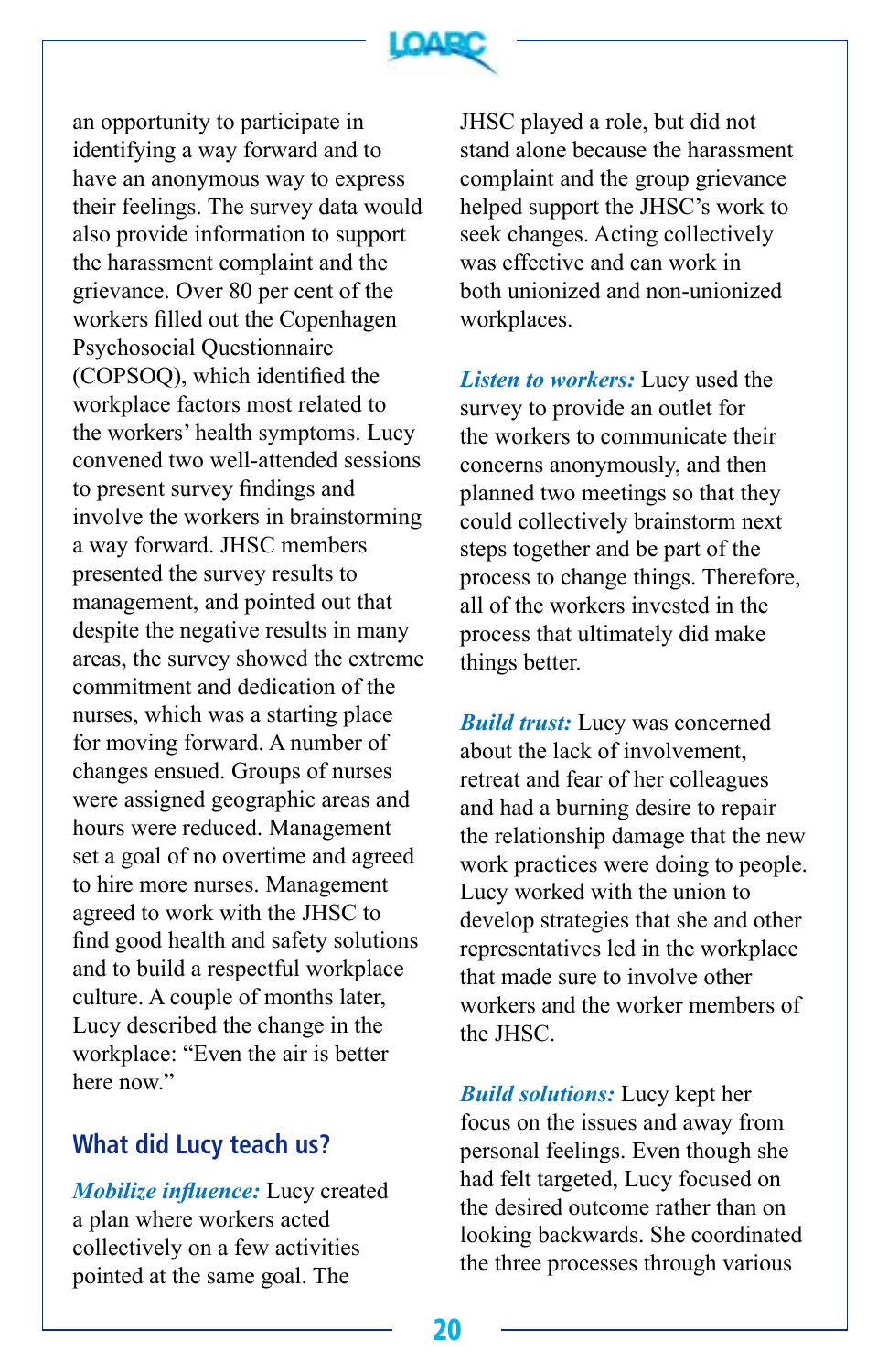

phases (filing, evidence-gathering and resolution), presented the survey results to the employer, and followed through to negotiate the new geographic model of work and how it would operate.

#### *Sandra's story*

Sandra works in a social services office on the basement floor which had regular water leaks. Building management did some work to fix the water seeping in through the foundation. They brought a consultant in to do mould testing and the report came back saying there was no problem. However, Sandra's co-workers kept complaining of eye, nose and throat symptoms along with fatigue and headaches. Sandra raised these issues at the JHSC but the response was that the mould tests came back okay. At a Workers Health & Safety Centre (WHSC) training session, Sandra found out about OHCOW and contacted the local clinic to help. She asked the JHSC to request the clinic's help. Management sent the clinic a copy of the mould testing report and after some interaction decided the clinic's services weren't needed. A few months later a worker in the basement developed a very serious lung condition that was thought to be mould-related. At Sandra's insistence, the JHSC re-visited the offer of the clinic's services and invited OHCOW in to help them with the concerns. An occupational physician and an occupational

hygienist from OHCOW met with the committee and the worker with the health concerns. In reviewing the previous mould report, OHCOW found that the consultant had misinterpreted the results – they actually provided evidence of a mould problem (possibly the same mould as was causing the worker's health issues). A questionnaire about symptoms and environmental concerns was conducted among all the workers in the work area of concern, and the results showed concerns related to allergic and asthmatic symptoms. Long-term air quality measurements (previous investigations had only looked at spot measurements) showed the ventilation system was not functioning according to standards. The clinic's report convinced management to re-evaluate the mould in the building, using OHCOW's help to make sure the results were properly interpreted this time.

#### **What did Sandra teach us?**

*Research:* Sandra was not satisfied with what management and the consultant was telling her. Her coworkers' experience suggested there was a problem so she contacted the clinic for a third-party opinion and was able to access the help of an occupational physician and hygienist.

*Listen to workers:* Sandra listened to workers' concerns and health complaints and advocated for them at the JHSC.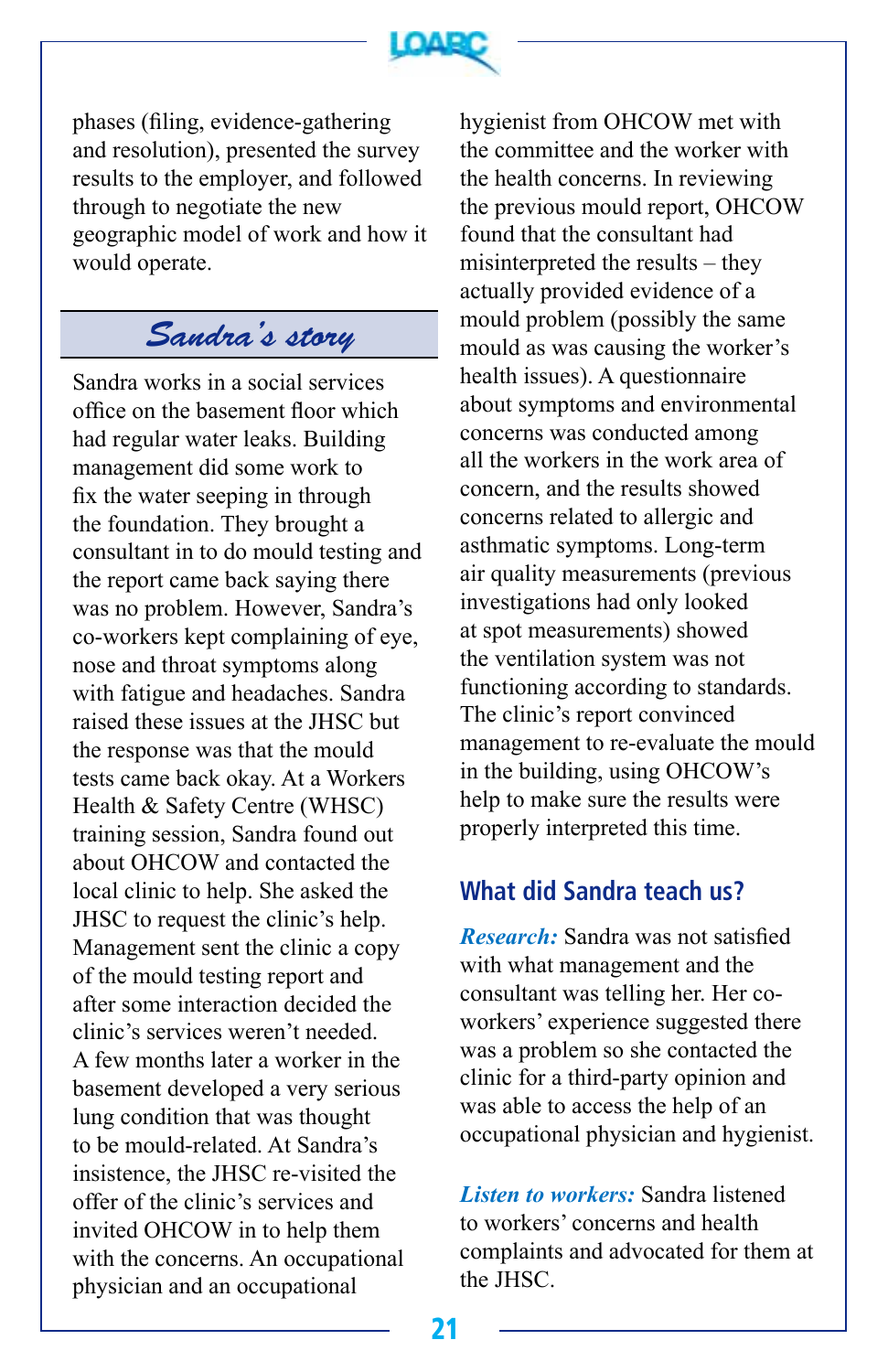

*Be assertive:* Sandra kept bringing the issue up at the JHSC and did not give up when the request was first turned down.

*A story about a group of workers*

A new plant safety manager brought new ideas to the workplace about how to improve the safety culture. He introduced the safety incentive program by giving everyone a team jacket. This was followed by other prizes such as pizza lunches and movie tickets all given to change the behaviour of workers. Throughout the plant, the various departments competed to reach the goal of least injuries. The JHSC worker members objected to the program, however the manager maintained that he was within his rights to introduce policies which benefited the company's vision. The JHSC worker members began their own campaign to build awareness and support among the membership. They published newsletter articles about the disadvantages of a behaviour-based safety program and the real need to identify hazards and policies and procedures to eliminate them. The program came to a head when a department manager called all the workers to a meeting to give out the movie passes. All except one group of workers received them. That group had reported an injury for the month. The membership saw the unfairness of the program and its divisive effect

on their work environment. All the movie pass recipients donated their tickets to a women's shelter and collectively decided to no longer participate in the incentive program. The workers soon realized that reporting all injuries or unsafe conditions was of greater benefit than receiving a bribe of free pizza or movie tickets.

In addition, the union negotiated language that gives them an active role in writing the company's policies to ensure it is about eliminating hazards and creating a safe and healthy workplace, not providing incentives to hide the real problems.

#### **What did this group teach us?**

*Mobilize influence:* The JHSC worker members knew that they needed co-worker support to resist the employer's attempt to divide them. Knowledge is power, and they spread information to their coworkers that moved them to action

*Listen to workers:* The JHSC worker members needed to make their co-workers understand the employer's agenda to download safety on individual workers. The JHSC members worked methodically to produce, publish and circulate information that would educate their co-workers so they could make informed decisions about whether to accept employer incentives.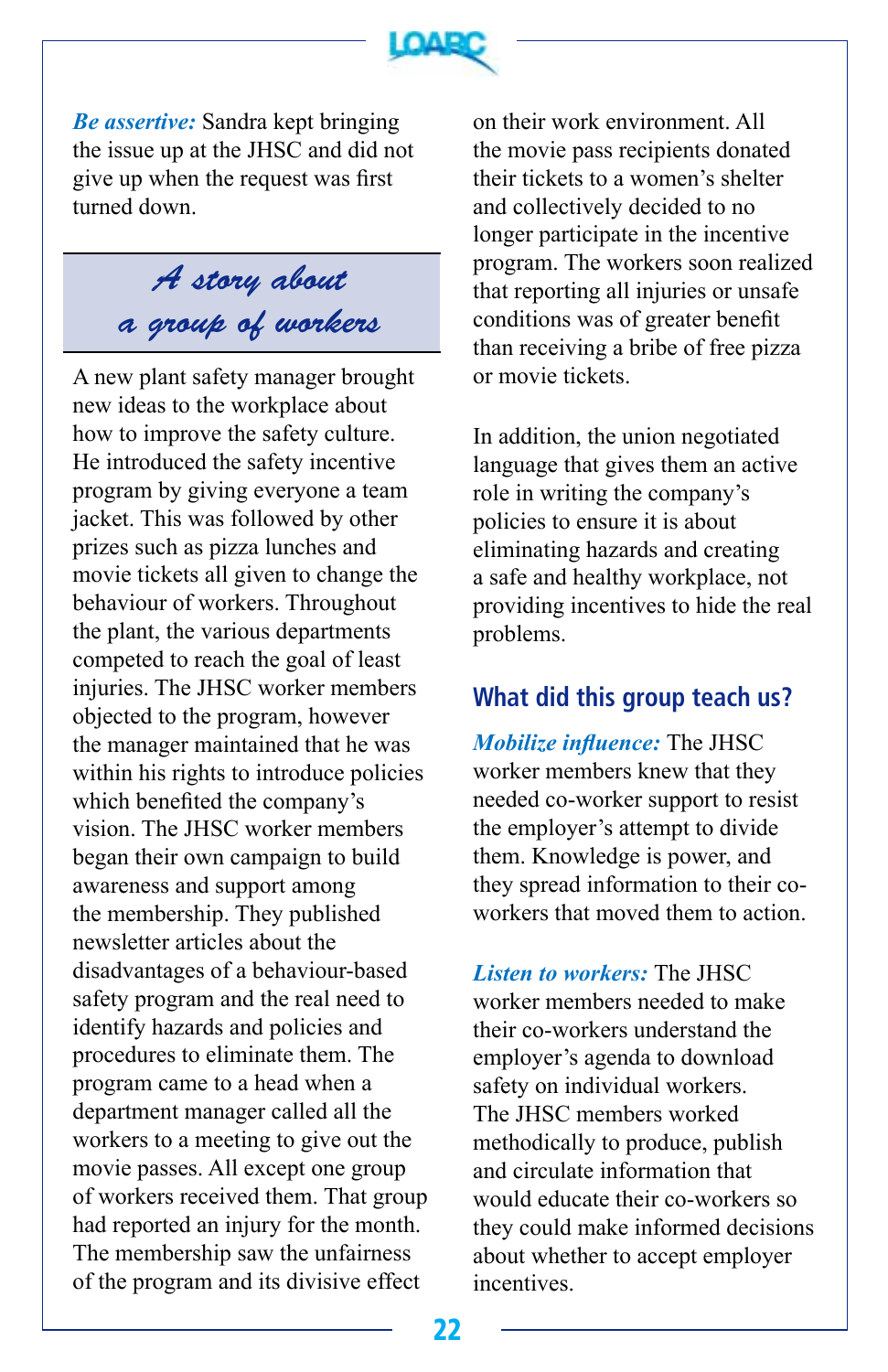

*Address authority:* This group resisted the new manager's tactics at their outset. While not initially successful, they took strategic measures to continue and escalate their resistance to employer power.

#### **Why our stories are important?**

Being an effective worker health and safety representative is not easy. It takes hard work, persistence, education and a willingness

to challenge management on the things that matter. In many workplaces, your actions may even place your employment at risk. When you ask Knowledge Activists why they do it, one thing comes up again and again: the sense of accomplishment, of doing something of great importance to workers by helping to prevent injuries, disease and disability. As one representative in the education field put it:

 $\frac{1}{2}$ *I love working on health and safety. I found it to be one of the most frustrating things for a while, but once I got the drift of what was going on, I was prepared to roll up my sleeves and work. And it's been great to see the improvements. It's really been great to work with the other people who have the same dedication and, it's certainly in my opinion a very worthwhile endeavor for anyone to get into because I do feel like I am making a difference for people.*

*"*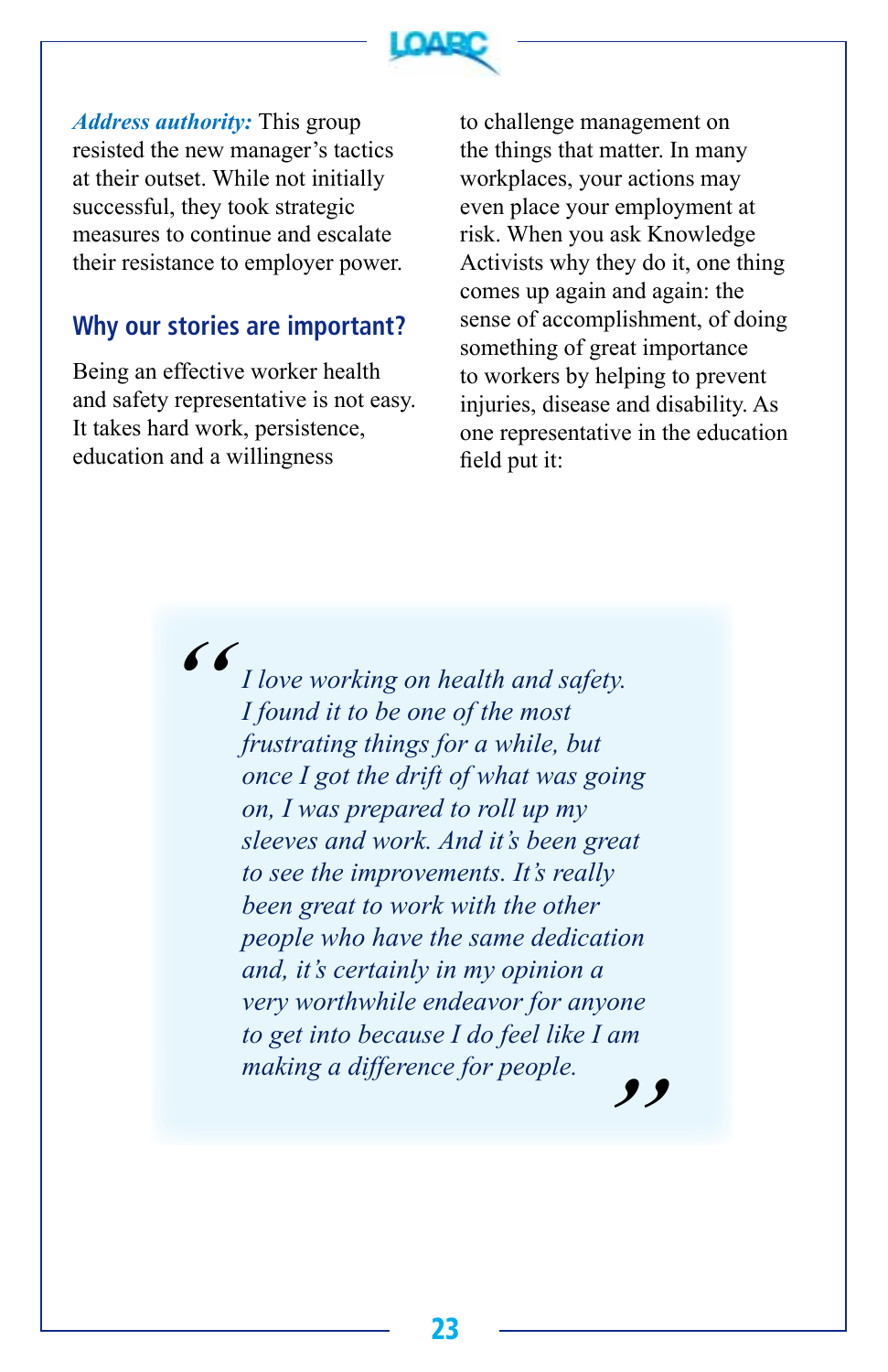

#### Ten operating principles for guiding effective participation

From the survey and stories, we started to see similarities in the elements that made knowledge activist representatives more effective and successful. We were able to summarize them:

- *1. Research:* Strategically conduct and use research to make claims, present solutions, and build legitimacy and trust.
- *2. More than just meetings:* Emphasize the importance of working with and outside committees. Effective representation requires an activist approach.
- *3. Mobilize your influence:* Recognize and understand the challenges and consequences of representation. Know how to mobilize influence using knowledge, the law and worker support. Be prepared for push back from some in management.
- *4. Listen to workers:* Making change requires listening to and acknowledging concerns of other workers. Build from their experience and engage them with education that is needed. Train co-workers in health and safety. Engage them in the monitoring and change process.
- *5. Address authority:* Understand that influencing management requires an ongoing effort to educate and influence their way of seeing things (e.g. constantly reinforce messages like health and safety pays).
- *6. Build trust:* Recognize the importance of building relationships in the committee and in the workplace and build trust, mutual respect and legitimacy.
- *7. Be assertive:* Be assertive, persistent and keep your cool. Be diplomatic. Figure out how to move forward over the long term if there is resistance. If you draw a bottom line, have a strategy to defend that bottom line.

m

m

- *8. Build solutions:* Don't just identify the problem. Provide and work with management to develop solutions that address the source of the hazard.
- *9. Use inspections and minutes:* Recognize the value of inspections, reports and minutes but do not define your role just in these terms. Beware management efforts to confine your activities to a technocratic or bureaucratic box (i.e. keeping reps busy with reports, imposing long drawn out processes for decision-making, responding to numerous minor issues and limiting access to shop-floor or workers).
- *10. Use the law strategically:* Recognize the limitations of the law but know and use the law and regulations where they provide leverage. Develop a relationship of trust with local MOL inspectors and use that relationship tactically and strategically.

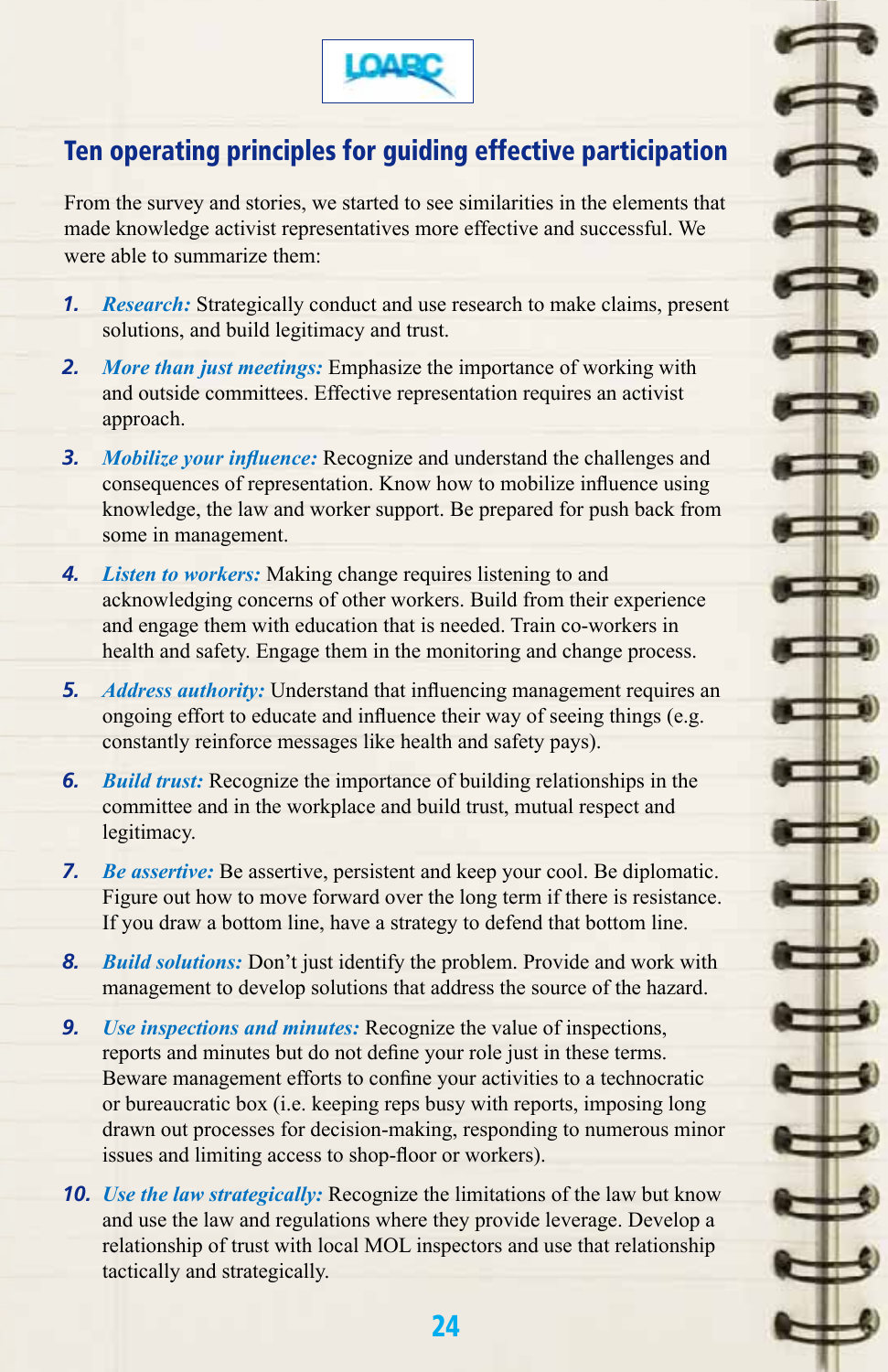

## Protecting ourselves

The law provides some protection for worker OHS representatives who find themselves frustrated or disciplined by their employer when they raise legitimate health and safety concerns. In this section, we explore the kinds of protection the law provides and how to best protect yourself.

The law protects worker OHS representatives in four ways:

- **1.** Your employer has a legal duty to afford assistance and cooperation when you are carrying your duties on the committee or as a representative (s  $25(2)(e)$ ).
- *2.* Your employer may not dismiss, discipline, penalize, intimidate or coerce you or any worker when you raise a concern and request action under the OHSA (s50(1)).
- *3.* No person may knowingly interfere with your work as an OHS worker representative or give you false information.  $(s62(5))$ .
- *4.* No one can sue you for your actions carried out in good faith as an OHS worker representative under the OHSA  $(s65(1)(d))$ .

The key question you must know the answer to in protecting yourself is, "what is the health and safety concern that I am raising?" Your protection and the protection of your co-workers depends on you making clearly the case – at every stage

and to every person - that you and they are concerned about health and safety.

In many cases, your concerns will be straightforward – equipment does not work properly, toxic fumes are polluting the air. In other cases, your concerns may be less clear because they result from repetition and duration, speed or demands. In these cases, it can be more complicated to get across the underlying hazard that you want to address. Following these few basic practices and networking may help you.

#### **The need to document. Is there a joint committee or worker representative?**

If your workplace has a committee or worker representative, then it has a formal record keeping system for making health and safety complaints. Working within the system to make sure that your concerns are recorded in the minutes is important support for your activities.

It is important to keep your own set of notes as well. Document incidents and how they created a hazard for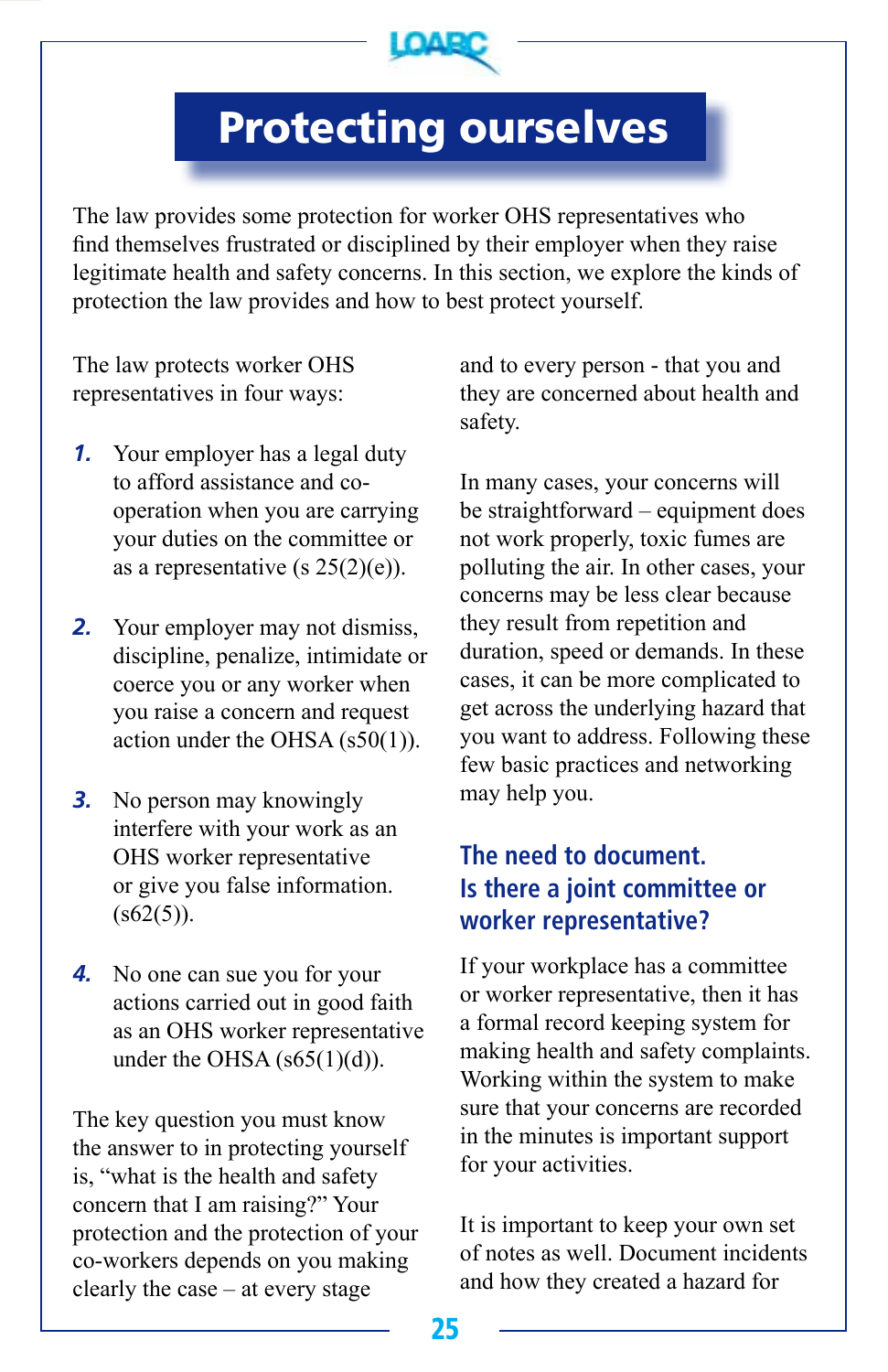

you and/or other workers. When you are concerned about a series of events, what is it about the series that concerns you? If the leak continues, an explosion may happen. If that supervisor keeps on harassing you, what might happen to you? Get advice from trusted sources.

*A special note about harassment:* Under the OSHA, workplace harassment is defined as "engaging in a course of vexatious comment or conduct against a worker in a workplace that is known or ought reasonably to be known to be unwelcome." Recent amendments to the OHSA require your employer to establish a policy to address workplace harassment and to treat your complaints seriously under the policy. You should not be disciplined for seeking the application of your employer's policy. However, these amendments do not guarantee a harassment free workplace or require your employer to establish a specific process or result.

#### **The union advantage**

If you are a member of a union, you likely have access to resources, training and support. Make inquiries. Talk to a union representative. If you are not a member of a union, you still have access to resources in the community. Both OHCOW and WHSC have resources and staff to help you identify, assess and resolve your health and safety problems. (See Resources section.)

#### **The challenge with co-workers**

Not everyone is willing to put their hand up at work and admit there is a problem. Some may agree with you in private but are afraid to be singled out in front of the boss, especially in smaller workplaces. Some think you have to just "tough it out" and accept what you get. Helping your co-workers understand the issues, strategizing with them and seeking their perspectives can be challenging. Outside resources such as the occupational health and safety clinics can help you with this. (See Resources section).

Remember, when you are a committee member or worker OHS representative, you are doing a job required by legislation to help protect people at work. You are not a cop, a supervisor, a nurse or a boss. You are there to help and encourage, support and engage. You are a voice for others, not just yourself.

#### **Calling the inspector**

If you are unable to convince your employer to address your health and safety concern, or your joint committee if there is one has not been successful, or if the hazard is imminent and further delay would put people at risk, you may consider exercising your right to call an inspector.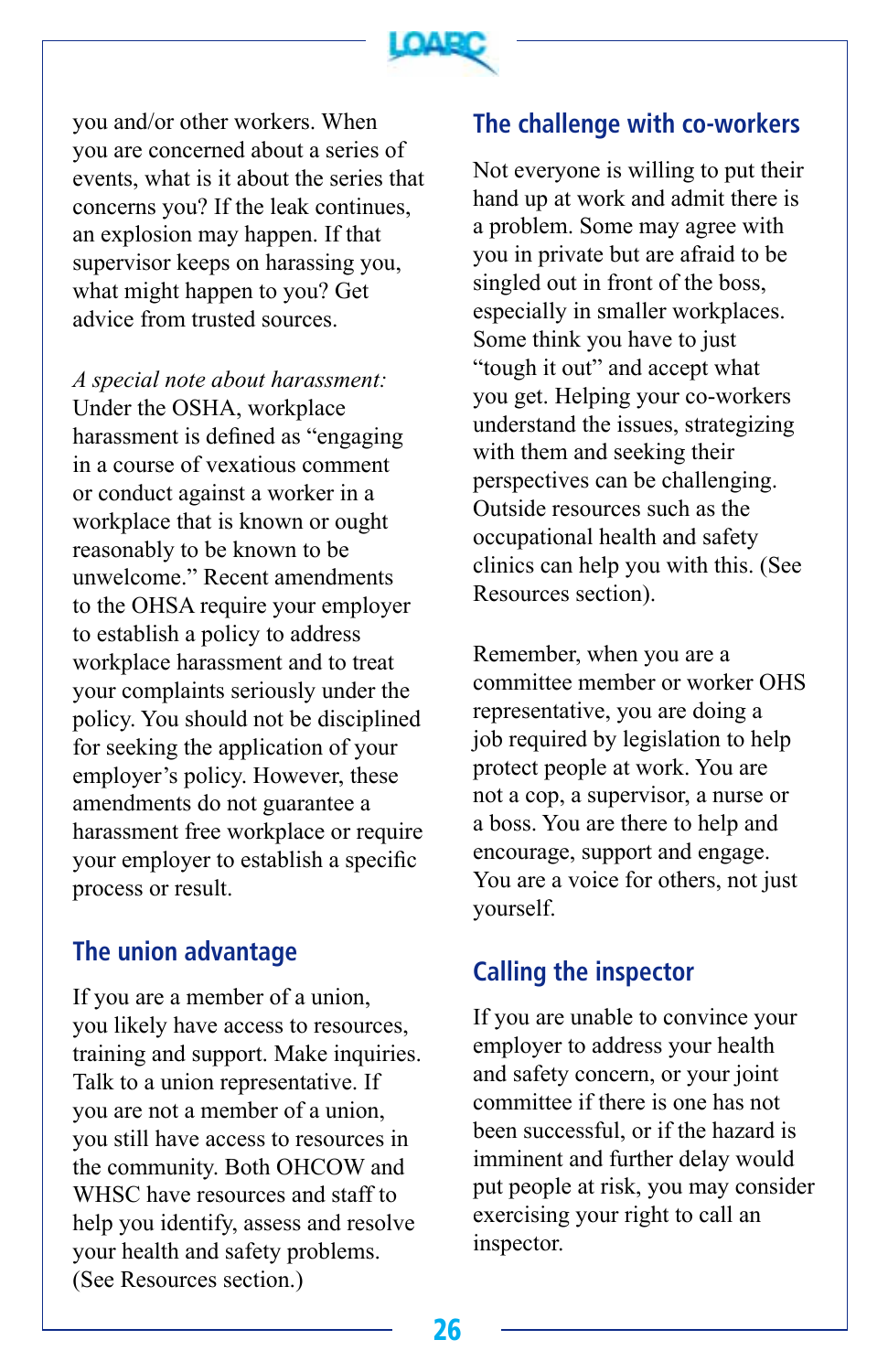

An inspector is contacted by calling 1-877-202-0008 or 911 in an emergency.

Most employers react negatively to both the threat to call an inspector and when an inspector comes to a workplace. It is wisest to avoid using a threat to call an inspector when negotiating with your employer.

You can request that the inspector treat your information in confidence.

#### **Dealing with discipline**

Your right to contact an inspector about a legitimate health and safety concern is protected under the OHSA.

What is a legitimate health and safety concern? An honest belief that a set of conditions you face at work are or will have a negative impact on your health or safety. A set of conditions that cause a negative impact on health or safety are called hazards. The law imposes a general duty on your employer to take every reasonable precaution to protect your health and safety from hazards at work.

If you are disciplined by your employer for raising health and safety concerns, if you haven't already, call an inspector to investigate the health and safety concern. You should ask for his help to initiate an application to the Ontario Labour Relations Board (OLRB).

#### **Making a formal complaint**

If you are wrongly disciplined by your employer for pursuing a legitimate health and safety concern, you have the right to make a complaint to the OLRB. The OLRB requires that you fill out certain forms to make the complaint and provide "particulars" or details about your complaint within a short time frame. These forms and time lines are very important.

If you are a union member, you have an additional option. Your union can make a grievance under your collective agreement. There are limited circumstances where you can switch processes if you have started down one path and change your mind. If you go to arbitration the OLRB will not hear your application. Make sure to discuss this with your union representative.

If you are not a union member, you can get assistance from the Office of the Worker Adviser and the Toronto Workers' Health & Safety Legal Clinic. (See Resources section.)

It is important that you take steps quickly. Time delays may act against you.

Making a complaint is often a fourstep process. Getting experienced help from the beginning is a good idea.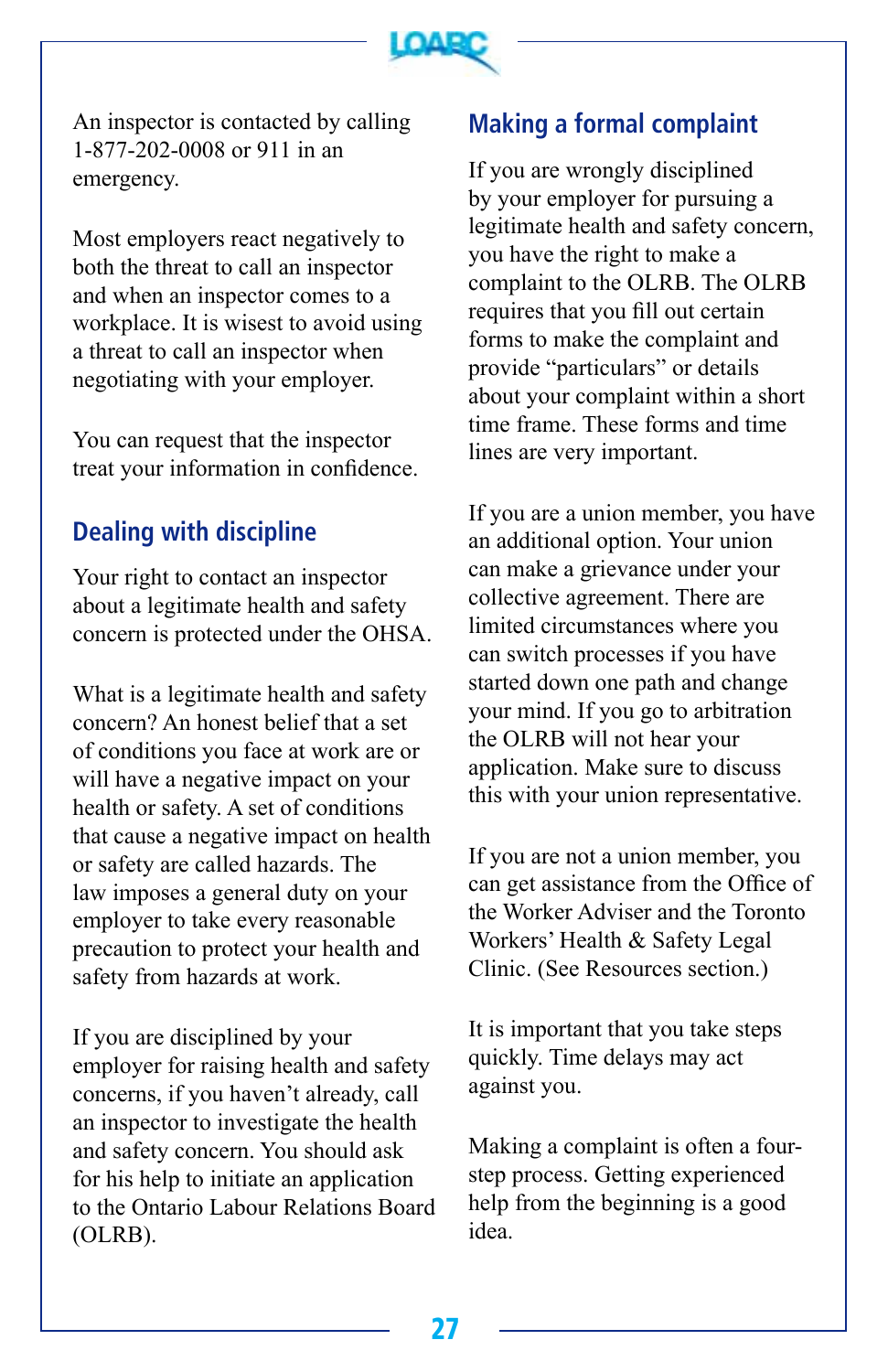## Resources

Throughout this Guide, we have made references to organizations, training and resources available to assist workers address health and safety problems. This section provides you contact information.

#### **Labour OHCOW Academic Research Collaboration (LOARC )**

We are an association of worker health and safety representatives, practitioners and researchers working together to support effective worker participation in health and safety. You can find out more about us at **www.opseu.org/hands/ loarc.htm**. Reports of our research and other activities mentioned in this guide can be found there. LOARC members involved in this research project were:

Alan Hall **alanh@mun.ca** Memorial University, Professor **www.mun.ca**

Andy King **agrking@gmail.com** Chair - instructor at McMaster University and retired USW health and safety leader **www.usw.ca**

Ellen Simmons **esimmons@whsc.on.ca** WHSC, Information Officer **www.whsc.on.ca**

John Oudyk **joudyk@ohcow.on.ca**  OHCOW, Occupational Hygienist **www.ohcow.on.ca**

Laura Lozanski **lozanski@caut.ca**  CAUT, Health and Safety Officer **www.caut.ca**

Nancy Johnson **nancyj@ona.org** ONA, Health and Safety Officer **www.ona.org**

Sari Sairanen **Sari.Sairanen@unifor.org** UNIFOR, Health and Safety Director **www.unifor.org** 

Syed Naqvi **snaqvi@ohcow.on.ca**  OHCOW, Ergonomist **www.ohcow.on.ca**

Terri Aversa **taversa@opseu.org**  OPSEU, Health and Safety Officer **www.opseu.org**

Wayne Lewchuk **lewchuk@mcmaster.ca** McMaster University, Professor **www.mcmaster.ca**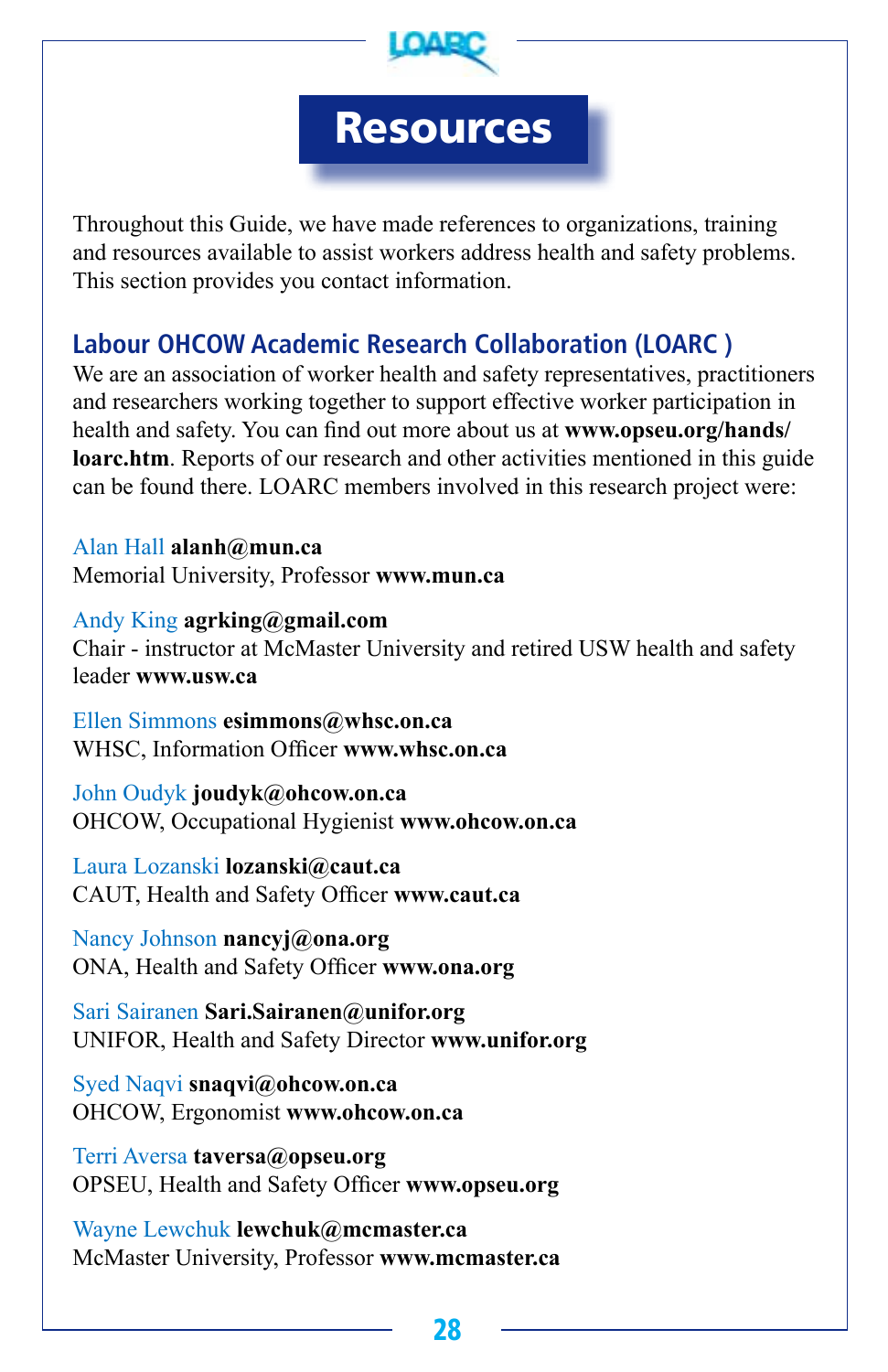

#### **Labour Council**

Check in on the labour council in your community. Union health and safety activists have a lot of experience and advice to share.

#### **www.canadianlabour.ca/home/links**

#### **Ministry of Labour (MOL)**

It is responsible for prevention and enforcing the OHSA. To call an inspector: 1-877-202-0008 **www.labour.gov.on.ca**

#### **Occupational Health Clinics for Ontario Workers (OHCOW)**

There are six clinics throughout the province (Hamilton, Sarnia, Sudbury, Thunder Bay, Toronto and Windsor) along with a provincial office in Toronto. The clinics are available to worker representatives to provide information, tools and advice dealing with occupational health hazards in the workplace. The clinics have occupational physicians, nurses, ergonomists and hygienists to provide expert advice, opinions and services to representatives and to the JHSC (if invited on site by the co-chairs). There is also a clinical service available to individual workers who want to know whether their health conditions/concerns are work-related.

1-877-817-0336

**www.ohcow.on.ca**

#### **Office of the Worker Adviser (OWA)**

OWA provides free legal assistance with compensation and reprisal claims for workers who are not members of a union.

**www.owa.gov.on.ca**

#### **Ontario Network of Injured Workers Groups (ONIWG)**

This is a provincial network of local groups of injured workers who work together to improve workers compensation in Ontario. It provides more information about injured workers compensation and injured workers groups. **www.injuredworkersonline.org**

#### **Toronto Workers' Health & Safety Legal Clinic (TWH&SLC)**

The Toronto Workers' Health & Safety Legal Clinic is part of a network of legal clinics across Ontario. You can access their assistance directly at their Toronto office or through your local community legal clinic. 416-971-8832 **www.workers-safety.ca**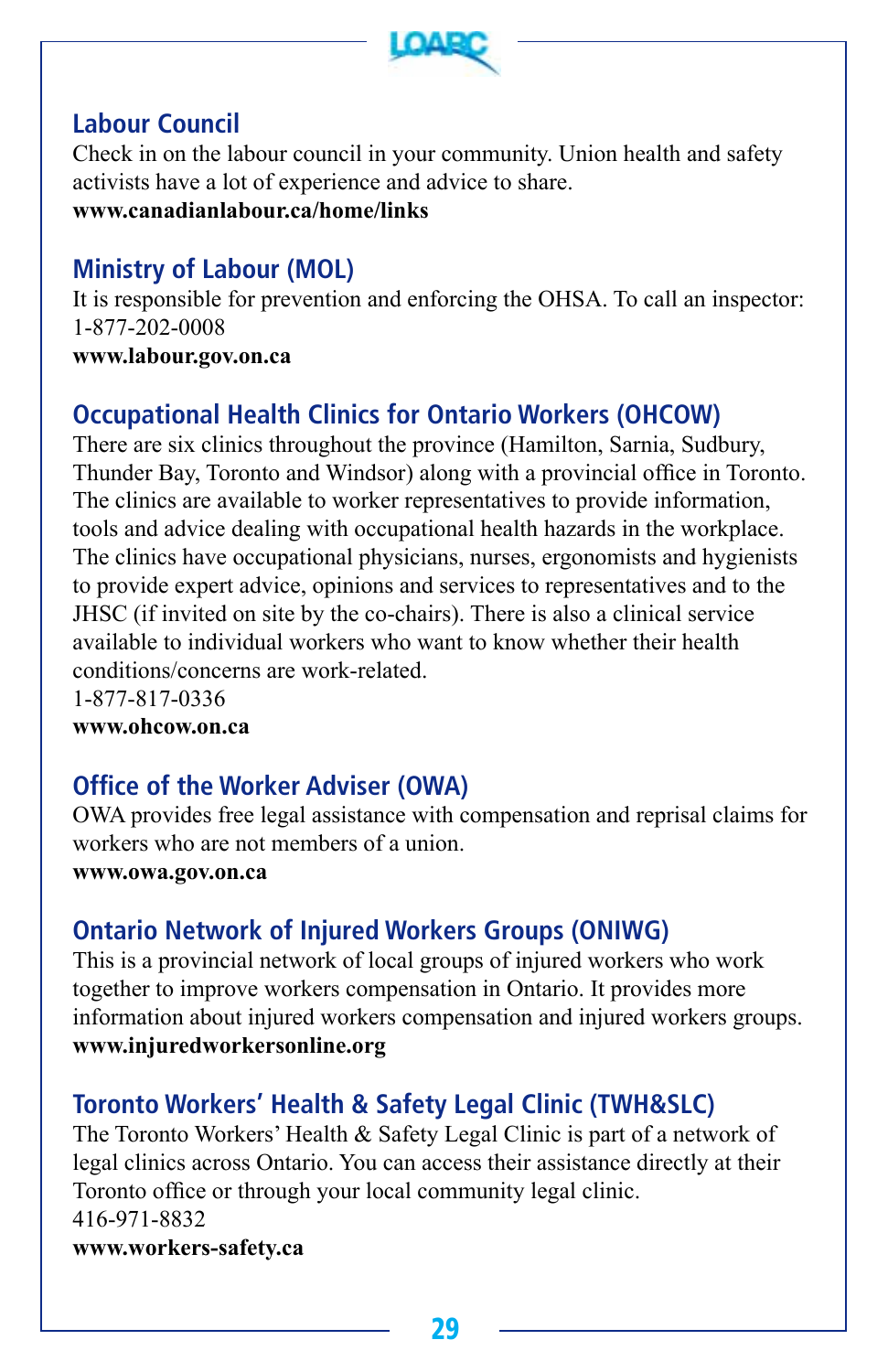

#### **Workers' Action Centre (WAC)**

This centre is organizing for fair employment, decent pay and decent work. 416-531-0778

**www.workersactioncentre.org**

#### **Workers Health & Safety Centre (WHSC)**

As Ontario's labour-endorsed, government-designated health and safety training centre, the WHSC provides training for workers, their representatives and employers from every sector and region of the province. 1-888-869-7950

**www.whsc.on.ca** 

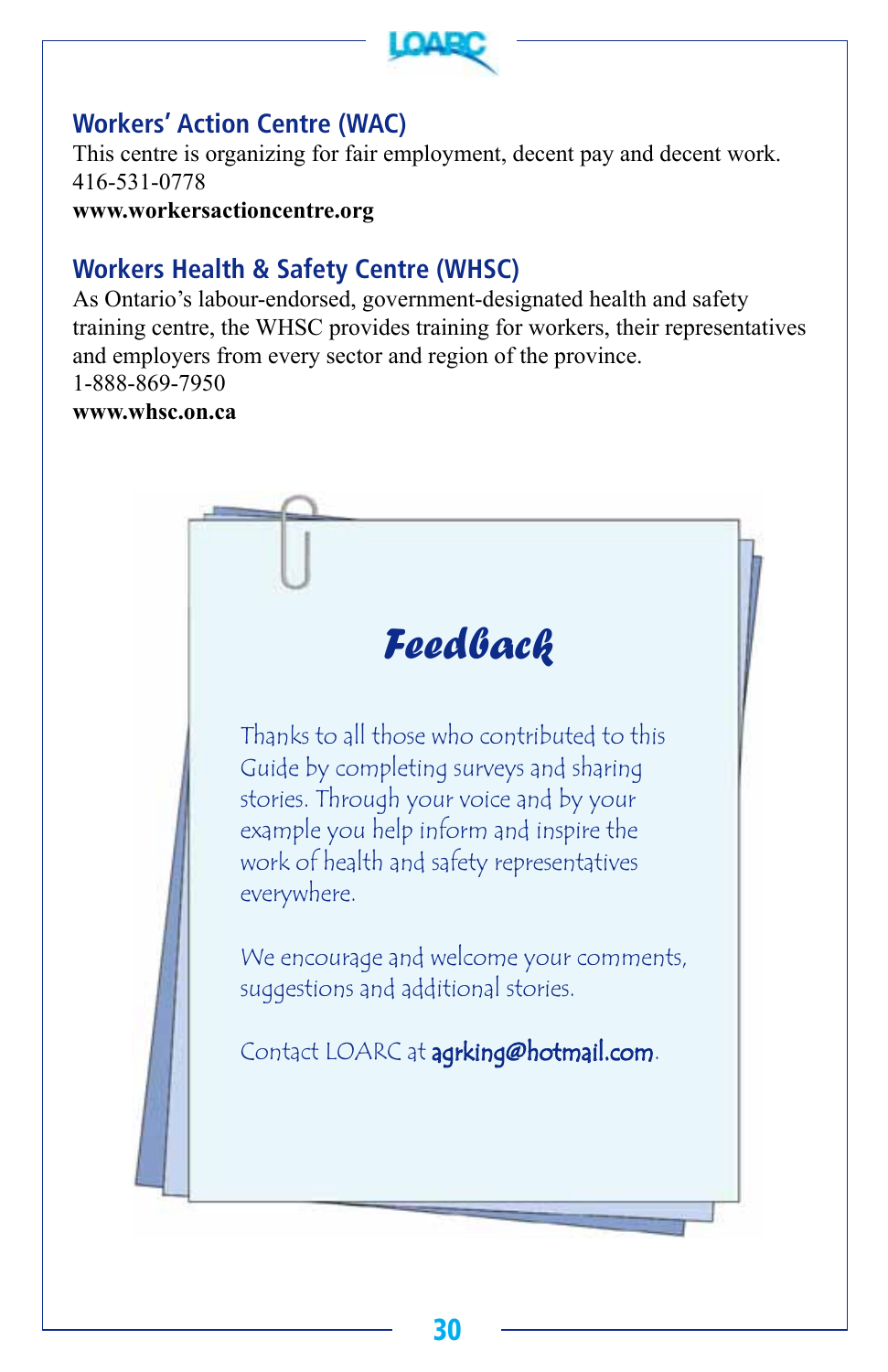| LOA          |  |
|--------------|--|
| <b>Notes</b> |  |
|              |  |
|              |  |
|              |  |
|              |  |
|              |  |
|              |  |
|              |  |
|              |  |
|              |  |
|              |  |
|              |  |
|              |  |
|              |  |
|              |  |
|              |  |
| 31<br>÷,     |  |